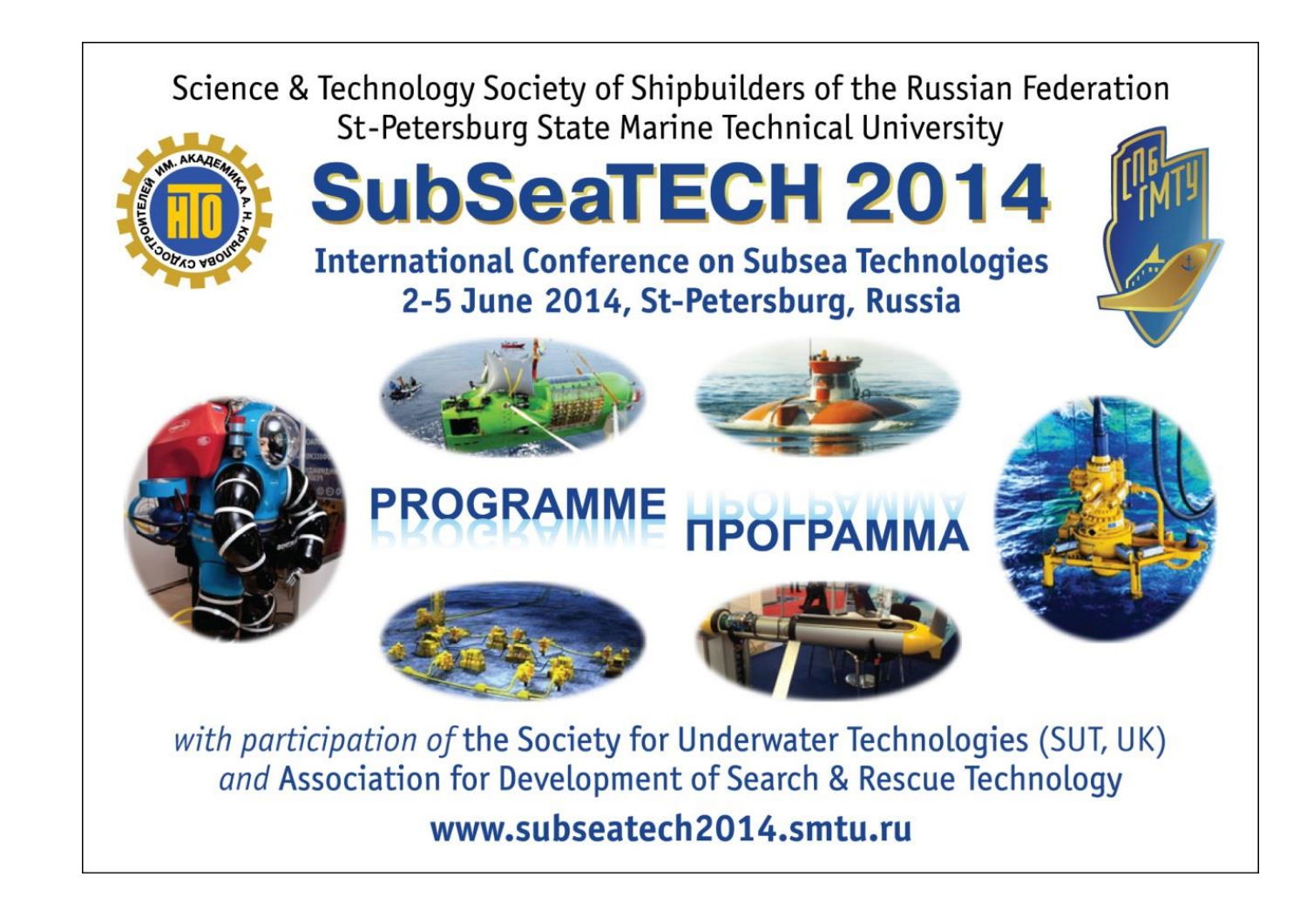Science & Technology Society of Shipbuilders named after Academician A.N. Krylov Saint-Petersburg State Marine Technical University

# **SubSeaTECH 2014**

International Conference on Subsea Technologies 2-5 June, St-Petersburg, Russia

# **PROGRAMME | ПРОГРАММА**

Saint - Petersburg 2014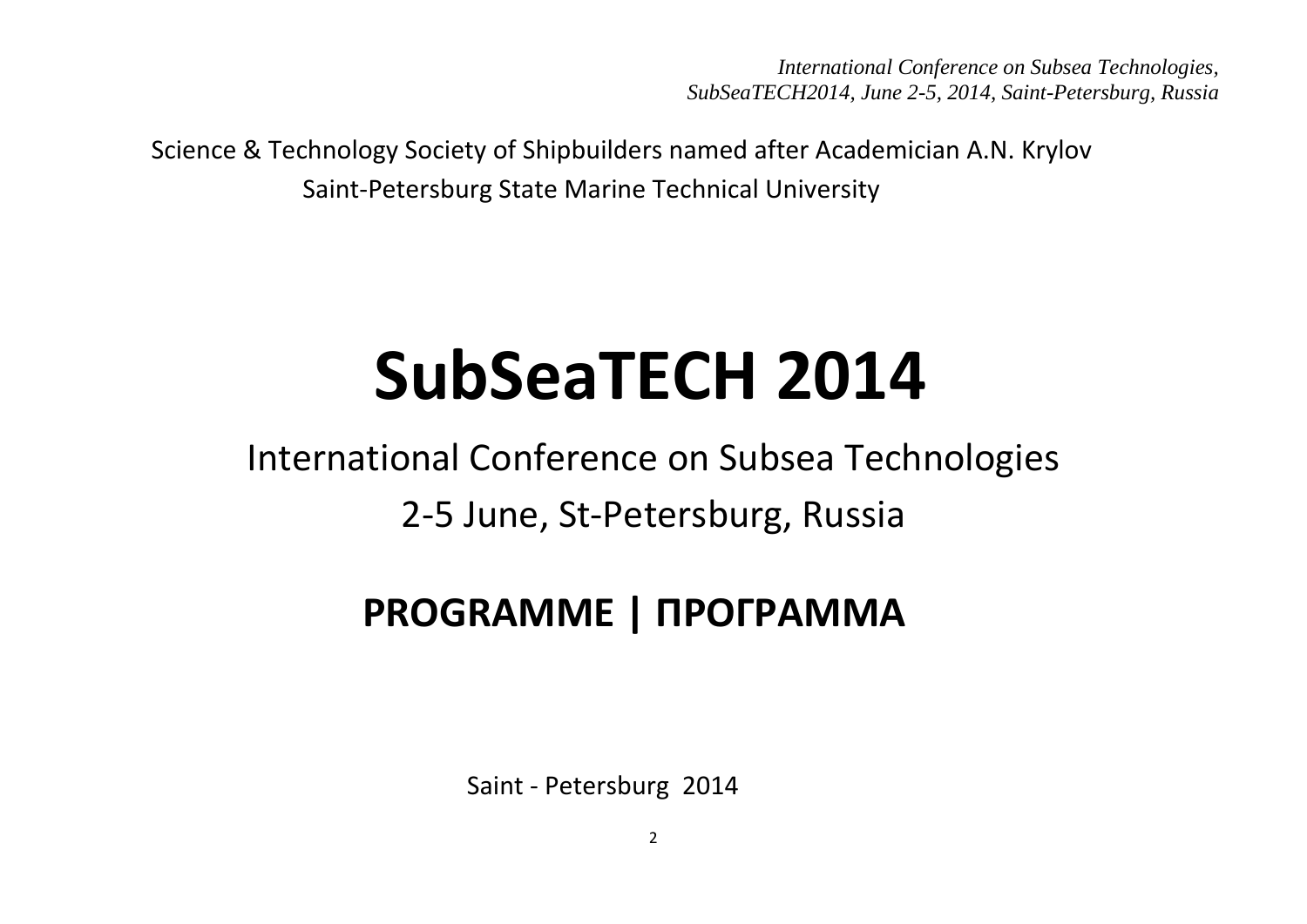# **PROGRAMME OF THE INTERNATIONAL CONFERENCE OF SUBSEA TECHNOLOGIES**

**First day:** 2 June, Saint-Petersburg State Marine Technical University, Lotsmanskaya 3

# **Assembly Hall (Plenary Day)**

9:00-10:00 Registration of delegates

10:00-10:40 Opening of SubSeaTECH2014

## **Words of Greeting**

Chairman of the Board, United Shipbuilding Corporation Rector of Saint-Petersburg State Marine Technical University President of the NTOS named after acad. A.N. Krylov Business Development Executive of the Society for Underwater Technology (UK) Chief Executive, The Institute of Marine Engineering, Science & Technology (UK) President of the Association for Development of Search & Rescue Technology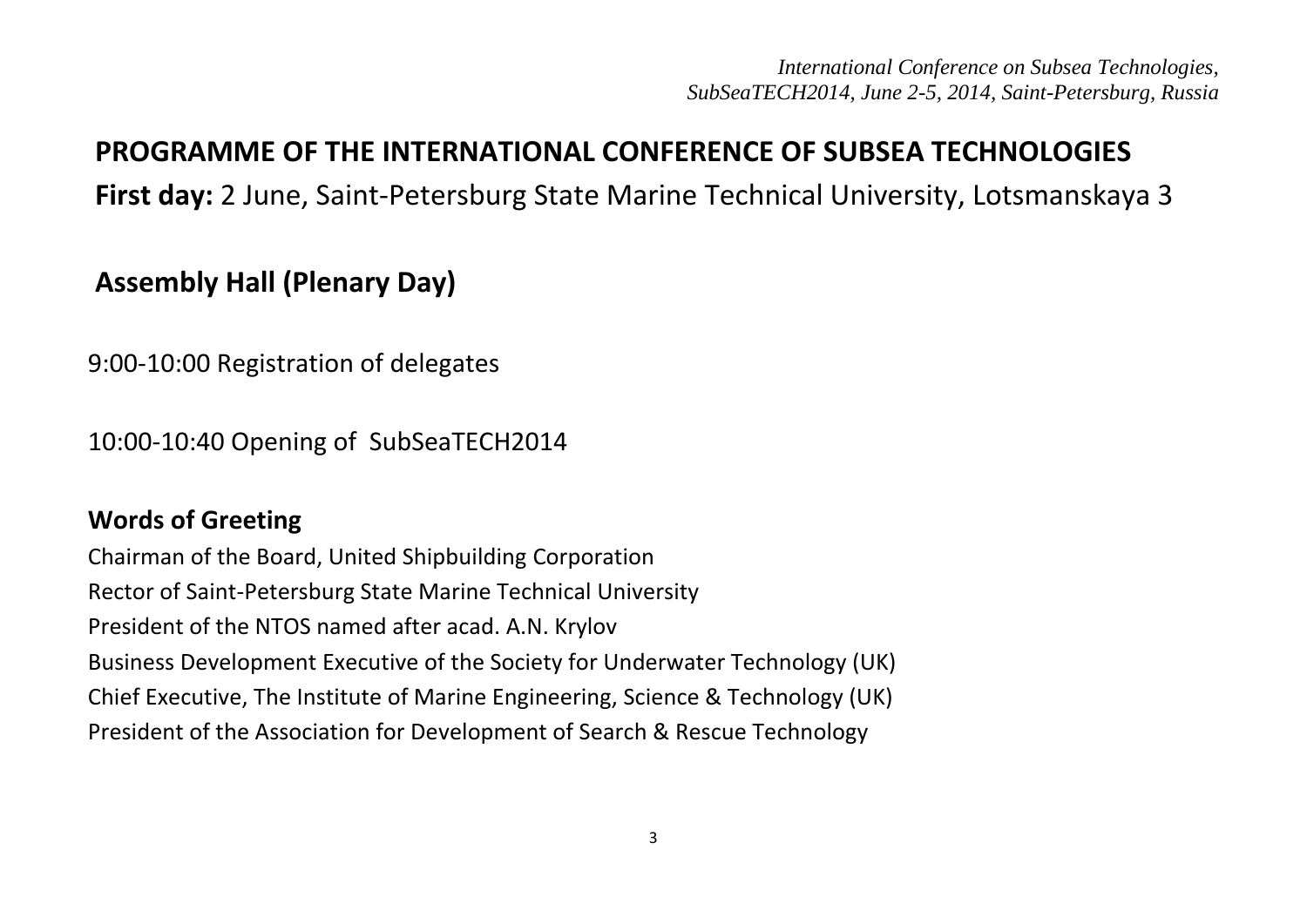#### **Plenary Presentations**

10:40-11:20 **Problems of Hydrodynamic Modeling for Underwater Vehicles Moving Near Solid Surfaces**  *Vitaly G. Khoroshev, Scientific Supervisor, Krylov State Scientific Research Center*

11:20-12:00 **Employment of Advanced Technologies to Substantiate the Outer Limit of the Continental Shelf of the Russian Federation in the Arctic Ocean** *Sergey P. Alekseev, Director General, State Research Navigation –Hydrographic Institute* 

12:00-12:40 **Underwater Technologies in Operation of Gas Pipeline Nord Stream** Sergey G. Serdyukov, Technical Director Nord Stream AG, Russia

12:40-13:20 **Coffee-break and Presentations**

13:20-14:00 **Business Prospects for the Subsea Industry** *John Westwood, Chairman, Douglas & Westwood Ltd, UK*

14:00-14:40 **Innovative R&D of the SMTU for Subsea Applications**

*Evgeny M. Appolonov, Acting Rector of Saint-Petersburg State Marine Technical University*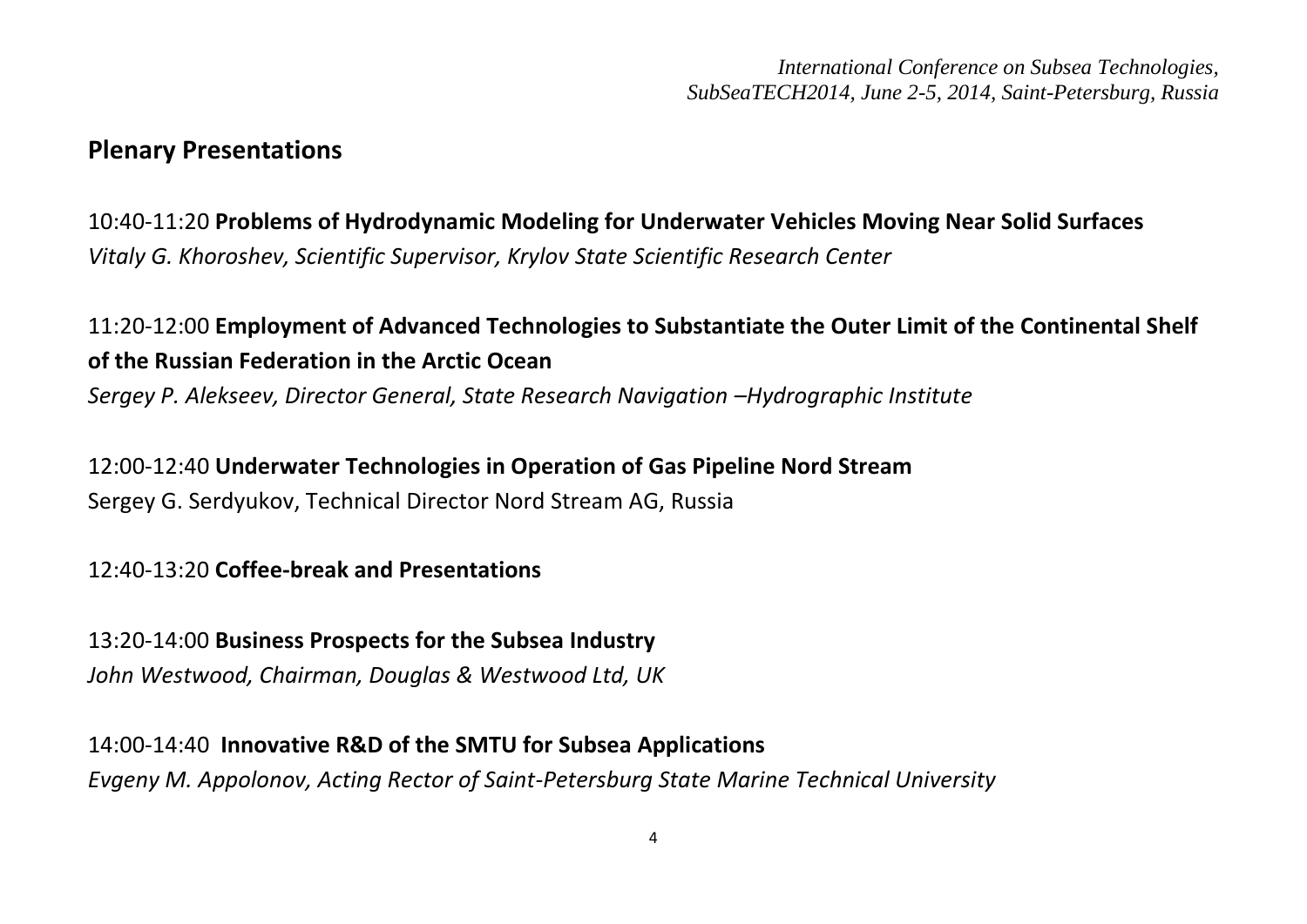#### 14:40-15:20 **The Development of Large Human Occupied Vehicle**

*Weng Zhenping, Director China State Ship Research Center, Peoples Republic of China*

15:20-16:00 **Coffee-Break & Presentations**

16:00-16:40 **Operation LUNE, Revealing the Secret of Sun Kings Ship Wreck with 3D Immersive Technologies** *Alain Houard, Marine & Offshore Industry Vice-President, Dassault Systemes, France*

*16:40-17:20* **Development of Modern Technologies for Submarine Production in the Russian Shipbuilding** *Alexander N. Aleshkin, Director General, JSC Shipbuilding & Ship Repair Center*

17:20-18:00 **Technologies for Development & Implementation of Underwater Robots** *Leonid A. Naumov, Director Institute of Marine Technology Problems, Far Eastern Branch of the RAS* 

18:00 – 18:40 **Application of Advanced Computer Technologies for Solving Problems of Engineering Analysis in Shipbuilding**, *Sergey A. Sergievsky, Head Department for Business Development, OJSS MSC.Software Russia*

19:00-21:00 **SubSeaTECH2014 Reception**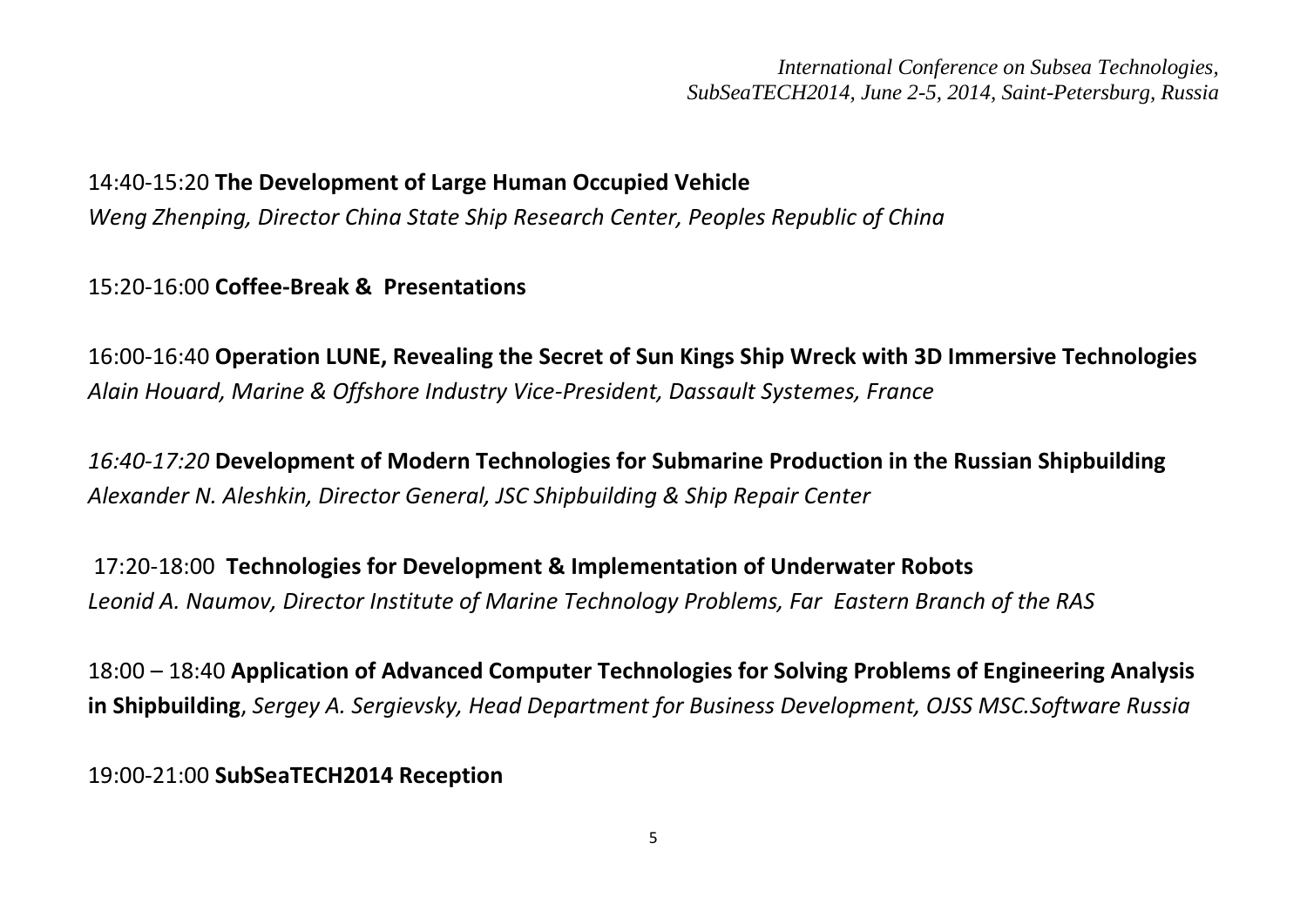**Second day:** 3 June, Saint-Petersburg State Marine Technical University, Lotsmanskaya 3

# **Assembly Hall (Plenary Session)**

10:00-10:40 **New Approaches to the Development of Hydrocarbon Fields in the Basins of Freezing Seas with Use of Underwater (Under-Ice) Technologies**

*Evgeny E. Toropov, Chief Designer, Technical Means & Equipment for Underwater Extraction of Hydrocarbons, OJSC "CDB MT "RUBIN"*

10:40-11:20 **Solid Minerals of the Russian Shelf Zones**

*Alexander N.Smirnov, Director VNII Okeanologia*

11:20-12:00 **Flying Down to the Mariana Trench in a Submarine**

*Chris Welsh, Co-Partner, Virgin Oceanic, USA*

12:00-12:40 **Coffee –Break and Presentations**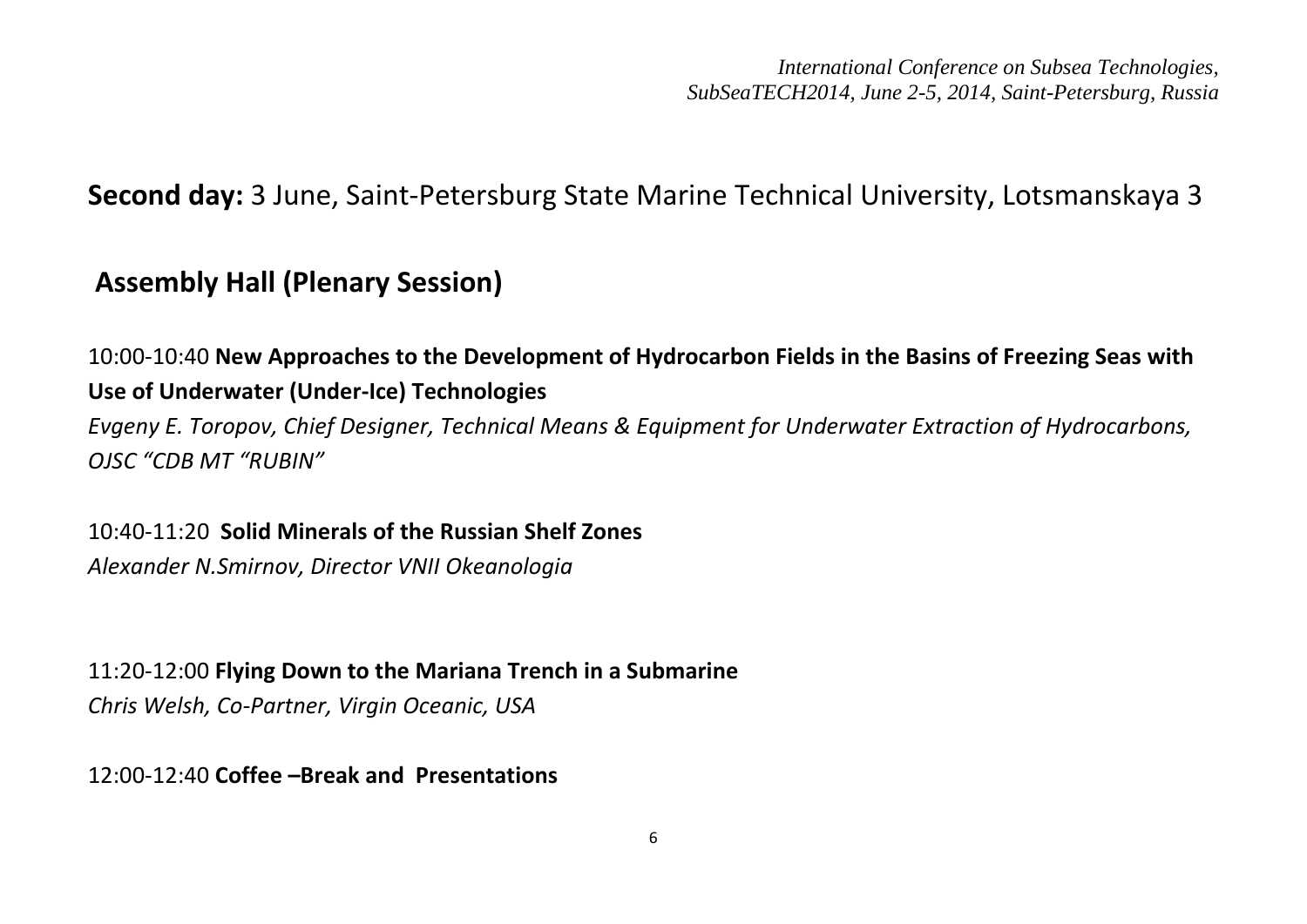12:40-13:20 **International Cooperation on Underwater Technology Crew Rescue Emergency Submarine Boats** *Victor N. Ilyukhin, President of the Association for Development of Search & Rescue Technology*

13:20-14:00 **Recent Developments in Underwater Imaging Technolog**y *Iossif M. Levin, Saint-Petersburg Affiliation of the Institute of Oceanology named after P.P. Shirshov*

14:00-14:40 **Underwater Operational Systems** *Rauf Karaev, Honorary Doctor SMTU, Azerbaijani Oil Company, Azerbaijan* 

14:40-15:20 Coffee-Break and Presentations

15:20-16:00 **Academician Logvinovich as a Founder of Scientific Research School for Hydrodynamics of Flows with Free Boundaries**

*Valery T. Grumondz, Moscow Aviation Institute, Russia*

16:00-16:40 **Practical Methods of Calculation for Cavitating Flows Behind Axisymmetrical Bodies** *Vladimir V. Serebryakov, Institute of Hydrodynamics of the National Academy of Sciences, Ukraine*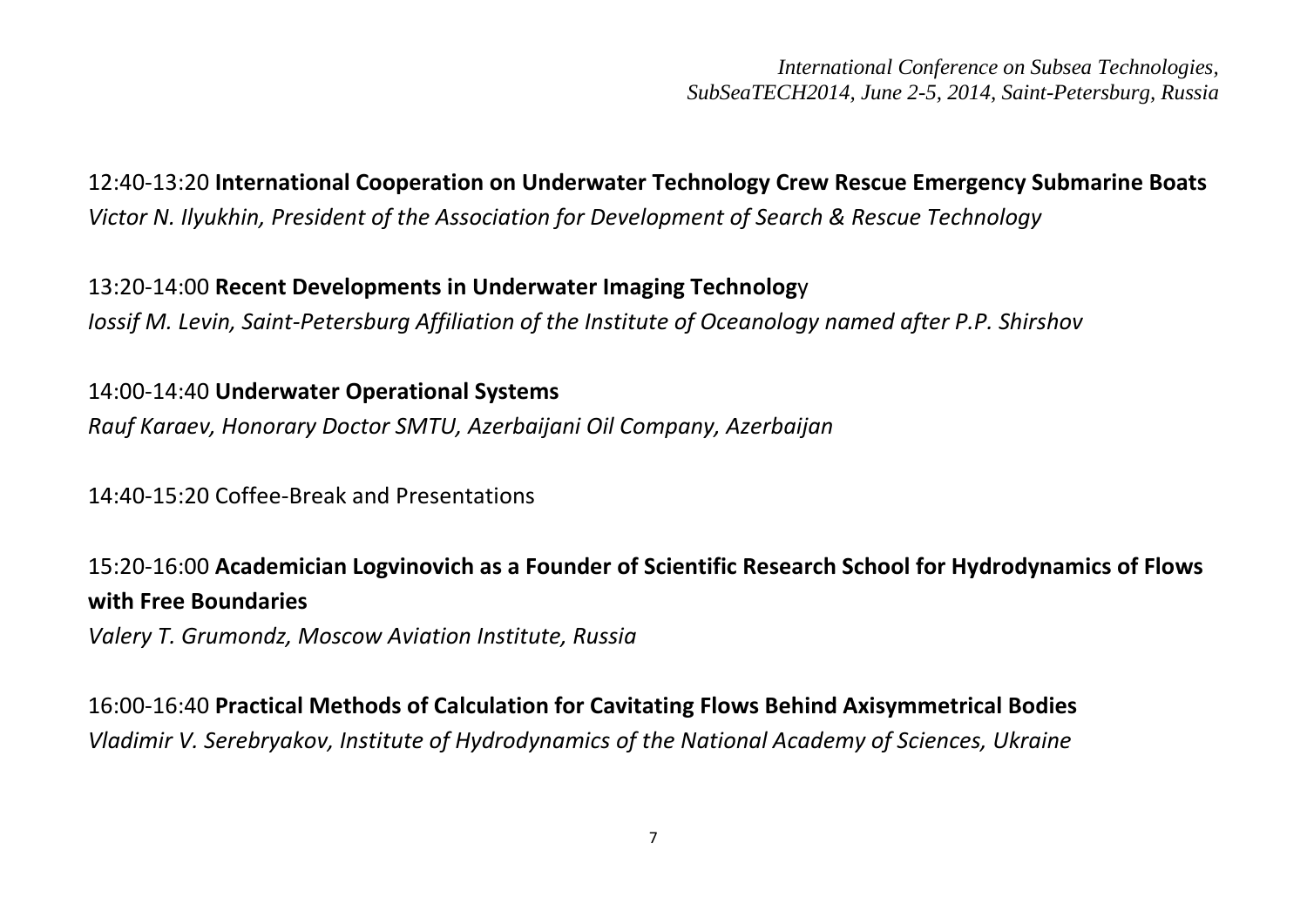#### 16:40-17:20 **Lifting Sunk Radiation Objects of the Arctic Seas**

*Vladimir S. Nikitin, Director General, OJSC "Ship Repair Center "Zvezdochka"*

# 17:20-18:00 **Subsea Fish Farming Technology as a Tool for Integration of Aquaculture, Offshore Oil Industry, Alternative Energy Generators and Marine Environment Safety**

*Leonid Yu. Bugrov, Head of Laboratory, Federal Research Institute of Lake and River Fisheries*

18:00-18:30 **Questions & Discussion**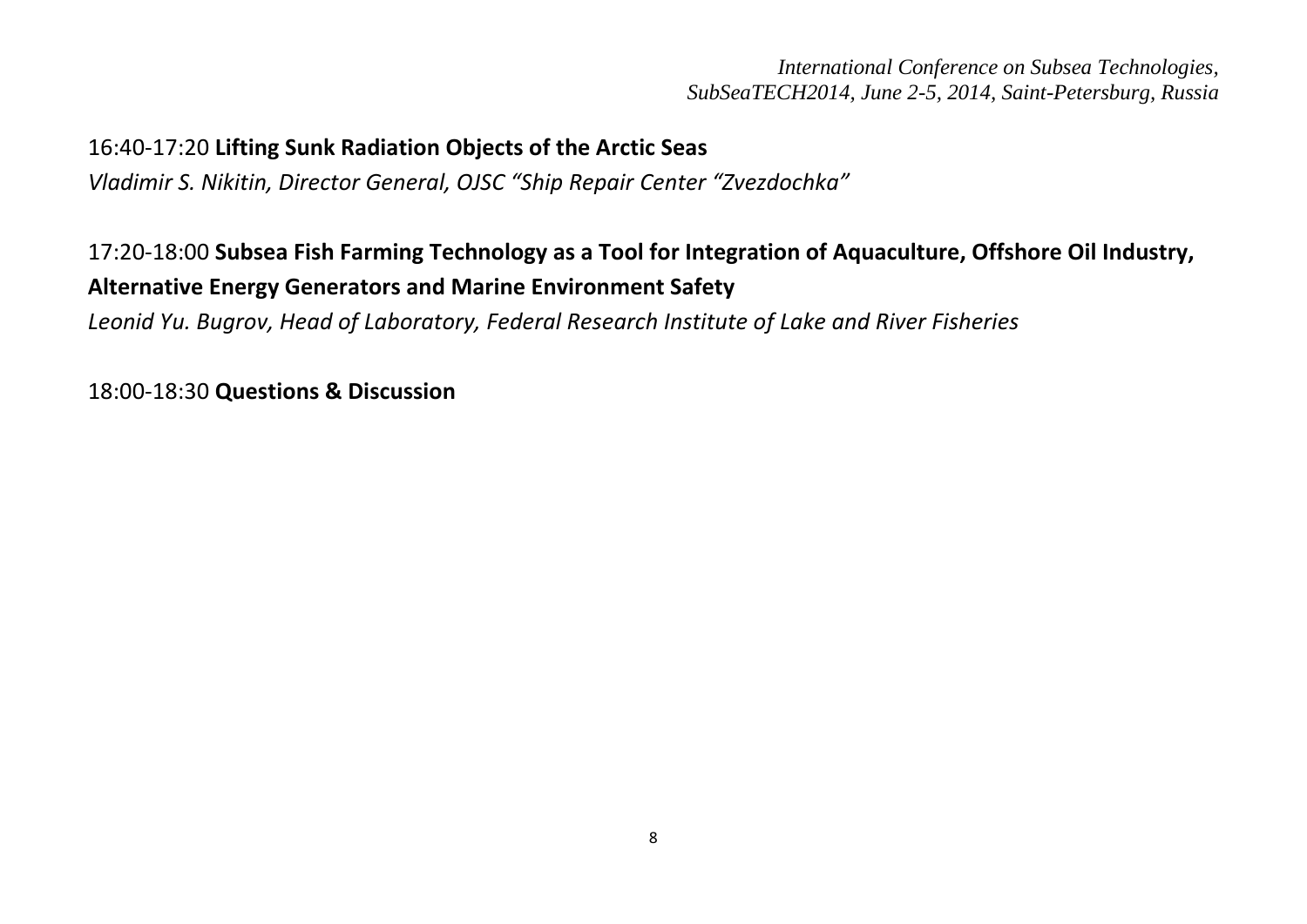# **Third Day:** 4 June, Saint-Petersburg State Marine Technical University, Lotsmanskaya 3

# **Auditoriums A, B and C Auditorium A: UNDERWATER VEHICLES**

10:00-10:30 **The Trials and Analysis of Hydrodynamic Characteristics for Underwater Glider** *Zhang Hua, Chen Luyu, Zhang Antong, Zhu Jianliang, Feng Jun, China Ship Scientific Research Center*

# 10:30-11:00 **Experience of the Development and Creation of Underwater Vehicles with Hydrodynamic Principles of Motion**

*I.V. Kozhemyakin, K.V. Rozhdestvensky, V.A. Ryzhov, A.V. Smolnikov (Saint-Petersburg State Marine Technical University), E.I. Tatarenko, V.D. Smirnov (Samara State Technical University)*

11:00-11:30 **The Development & Application of Seakite ARV** *Xu Pengfei, Ma Libin, Wang Lei, Li Linglong, Wang Yao, China Ship Scientific Research Center*

11:30-12:00 **Multifunctional Hybrid Underwater Vehicle "Underwater Inspector"**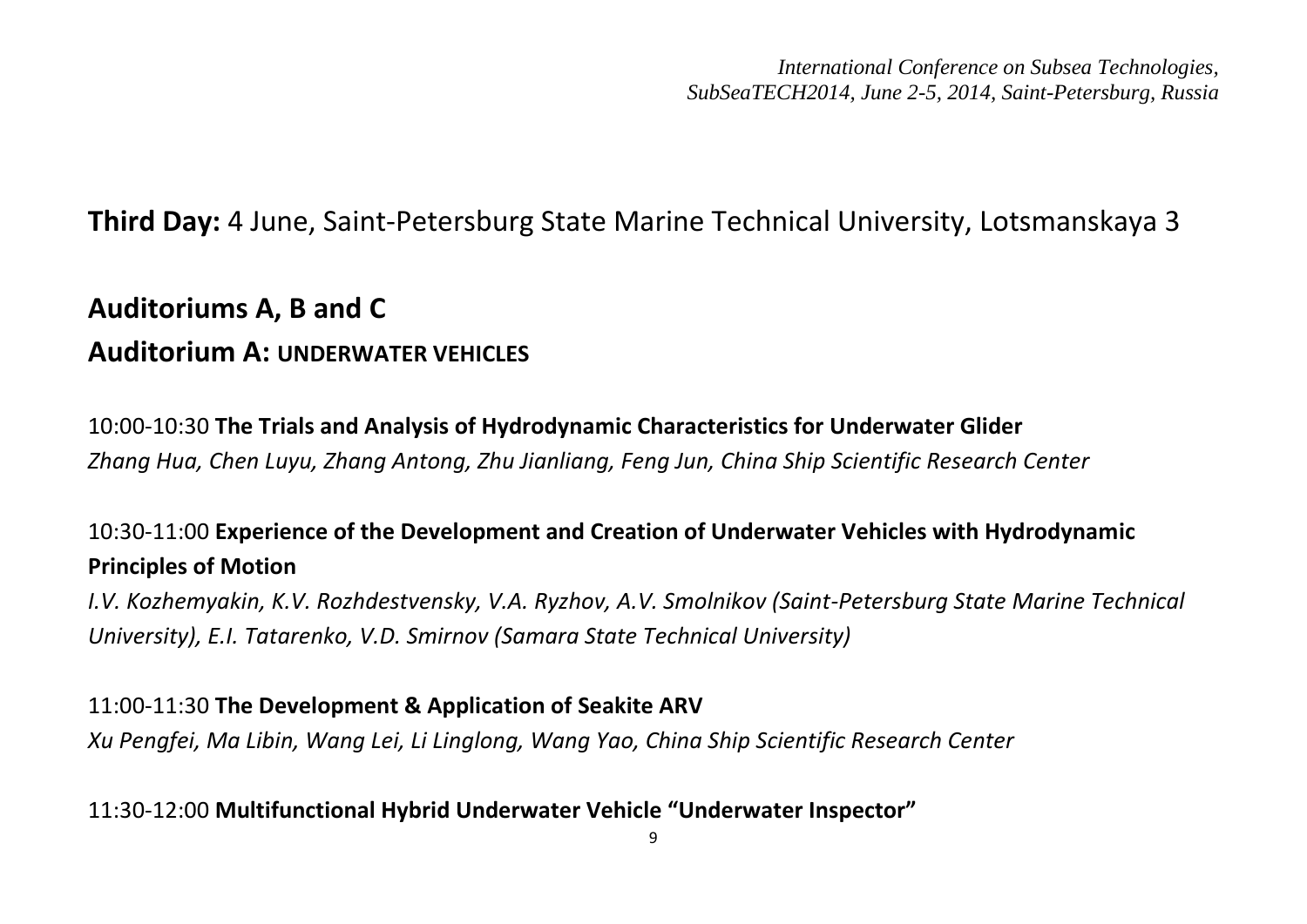#### *E.I. Esaulov, Company "Ocean Invest", Moscow, Russia*

12:00-12:30 **Coffee-Break and Presentations**

12:30-13:00 **Multi-objective Optimal Design of the Pressure Hull of Collective Escape Capsule** *Yu Jun, Wang Yongjun, Huang Jinhao, China Ship Scientific Research Center*

13:00-13:30 **Development of a Conceptual Design of Small Dimension Underwater Passenger Vehicle** *M. Mikheev, OJSC "Central Design Bureau for Marine Technique "Rubin"*

13:30-14:00 **Status and Prospects of Tourist Submersible Industry in China** Yu Liping, Liu Shuai, Ye Cong, Hu Zhen, China Ship Scientific Research Center

14:00-14:30 **Modern Equipment for Diving and Targets of the National League** A.Levochsky, S. Chalov, National Dive League, Russia

14:30-15:00 **Coffee-Break and Presentations**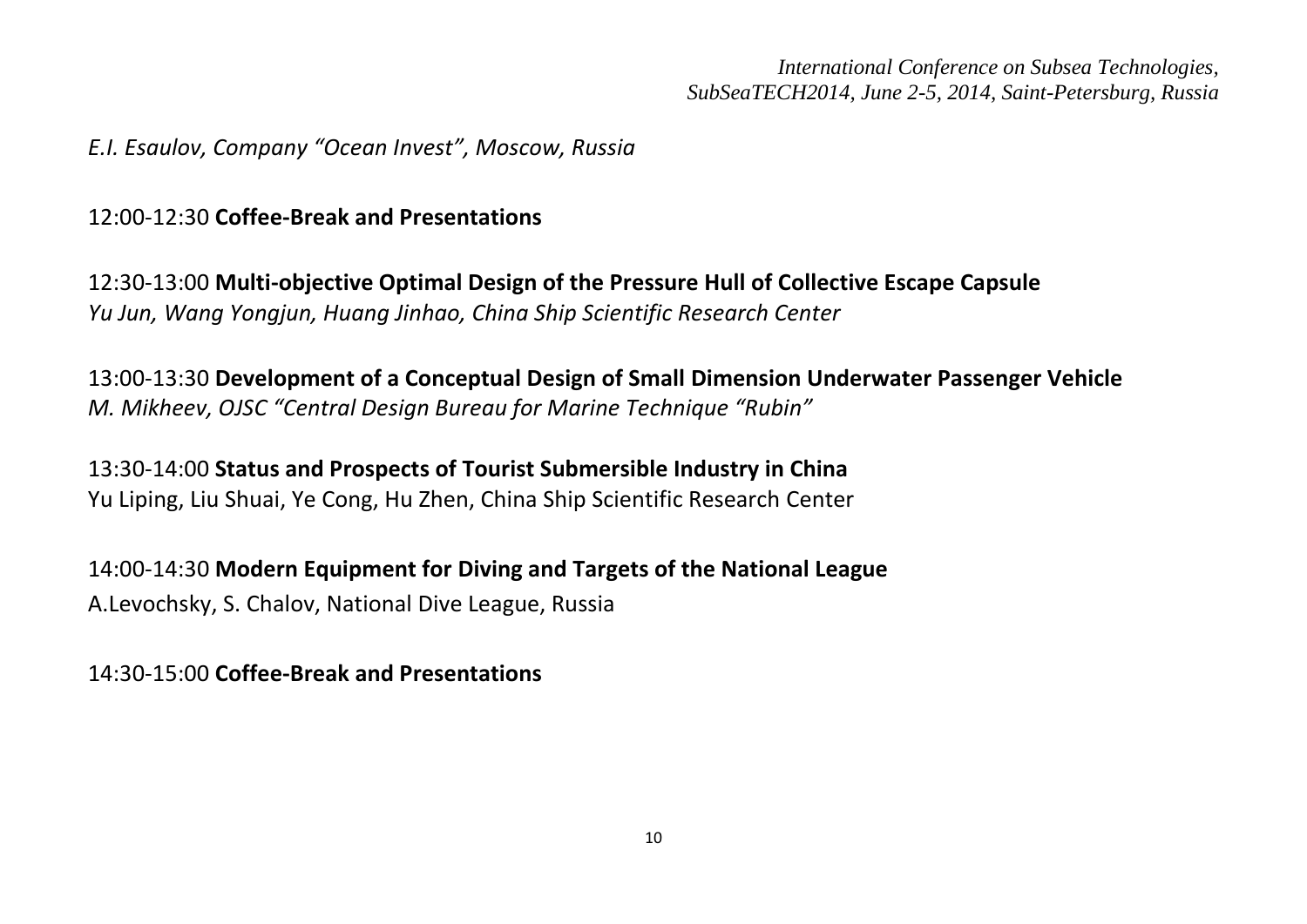# 15:00-15:30 **Experimental and Multi-Scale Modeling of High-Strength Steel Spherical Shells with Large Openings**

G.Zou, A.F. Zhang, China Ship Scientific Research Center, China

#### 15:30-16:00 **Application of the Principles of Nature in Shipbuilding Industry**

E.A. Chihonadskih, G.V. Tsvigun, A.R. Miftahutdinov, Saint-Petersburg State Marine Technical University

#### 18:00-20:00 **River boat ride for the delegates of the Conference**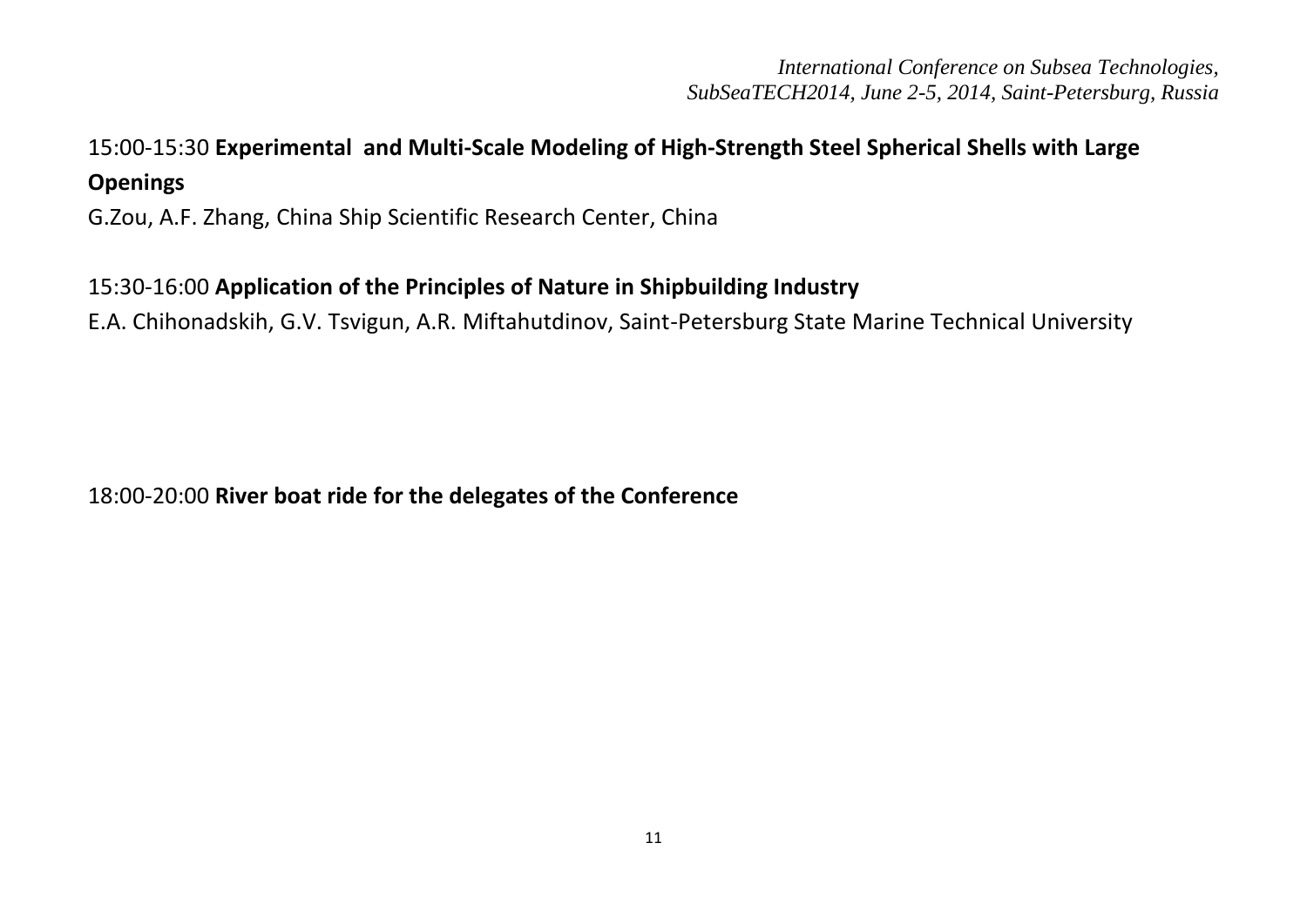## **Auditorium B: HYDRODYNAMICS-DYNAMICS-PROPULSION**

10:00-10:30 **Algorithm of Propulsion Performance Estimations in Viscous Fluid** *A.Sh. Achkinadze, Saint-Petersburg State Marine Technical University*

10:30-11:00 **Hydrodynamic Parameters of Circular Cylinder in Proximity to Solid Boundary** *A.I. Korotkin, Yu.A. Rogovoy, S.Yu. Soloviev, O.K. Tokarev, Krylov State Research Centre* 

11:00-11:30 **Energy of Sea Currents and Ways of Its Use** *A.G. Terentiev, A.A. Terentiev, Cheboksary Polytechnic Institute of MGMU*

11:30-12:00 **On Stability of Steady Motion of a High-Speed Underwater Vehicle with Ring-like Stern Wing** *V.T. Grumondz, D.N. Korzhov, Moscow Aviation Institute (National Scientific Research University)*

12:00-12:30 **Coffee-Break and Presentations**

12:30-13:00 **On Water Entry of a Cylindrical Body of Revolution with Profiled Head Part at Small Incidence and Pitch Angle**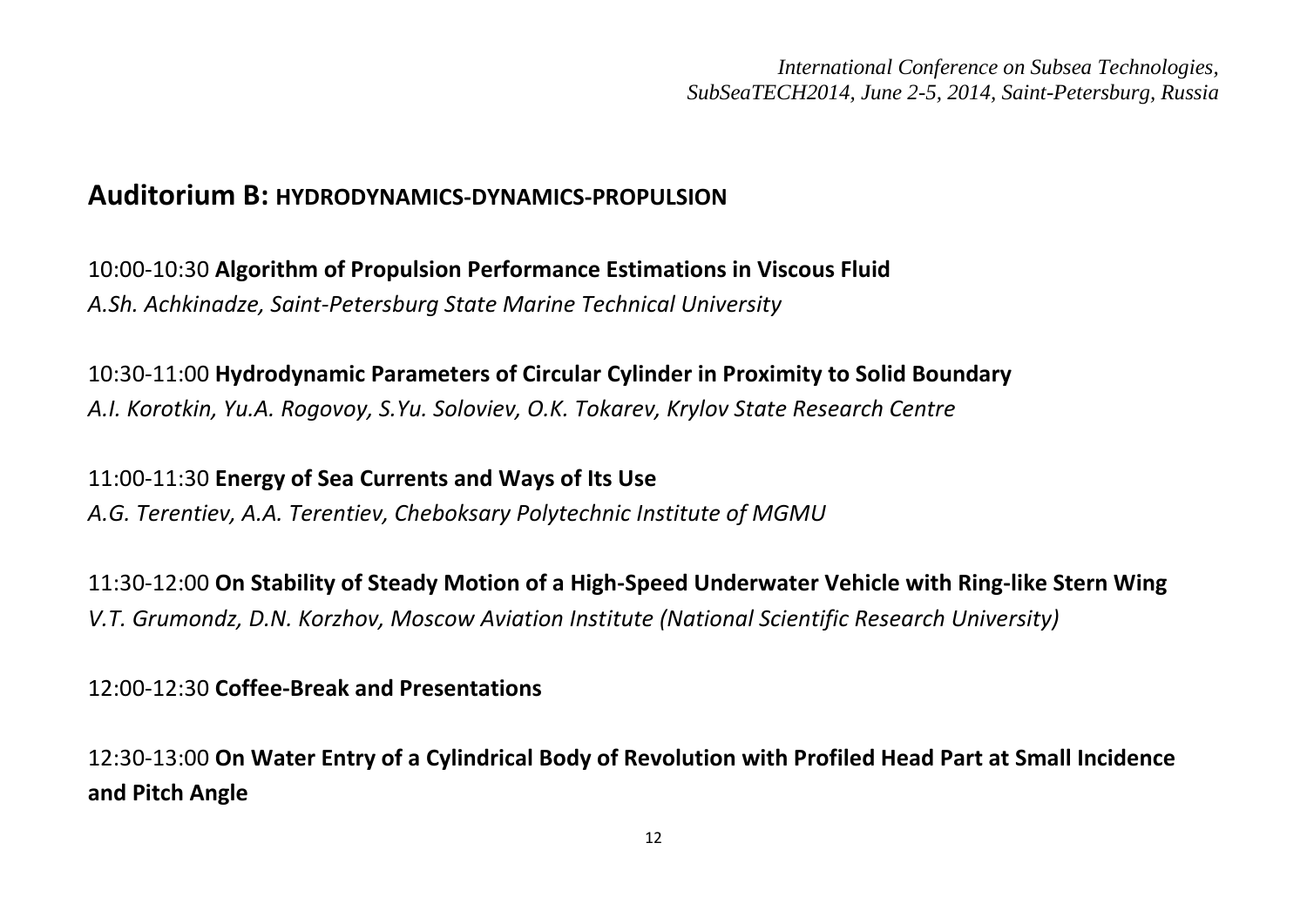*S.L. Bragin, V.T. Grumondz, Moscow Aviation Institute (National Scientific Research University)*

# 13:00-13:30 **Augmentation of Efficiency of Ship Power Plant with Direct Power Transmission by Dynamic "Disconnection" of Blade System of Its Propulsor**

*N.P. Antonova, L.I. Vishnevsky, A.P. Togunyats (OJSC "Gyproribflot", Krylov State Research Center)*

13:30-14:00 **Influence of the Hull Form of an Underwater Vehicle on its Hydrodynamic Characteristics** *A.O. Dukarsky, I.V. Tkachenko, N.V. Tryaskin, S.V. Chepurko, Saint-Petersburg State Marine Technical University*

14:00-14:30 **On the Problem of Impact and Submersion of a Cylinder in Cavity** *E.V. Paryshev, Affiliation of FSUE TSAGI "Moscow Complex of TSAGI"* 

14:30-15:00 **Coffee-Break and Presentations**

18:00-20:00 **River boat ride for the delegates of the Conference**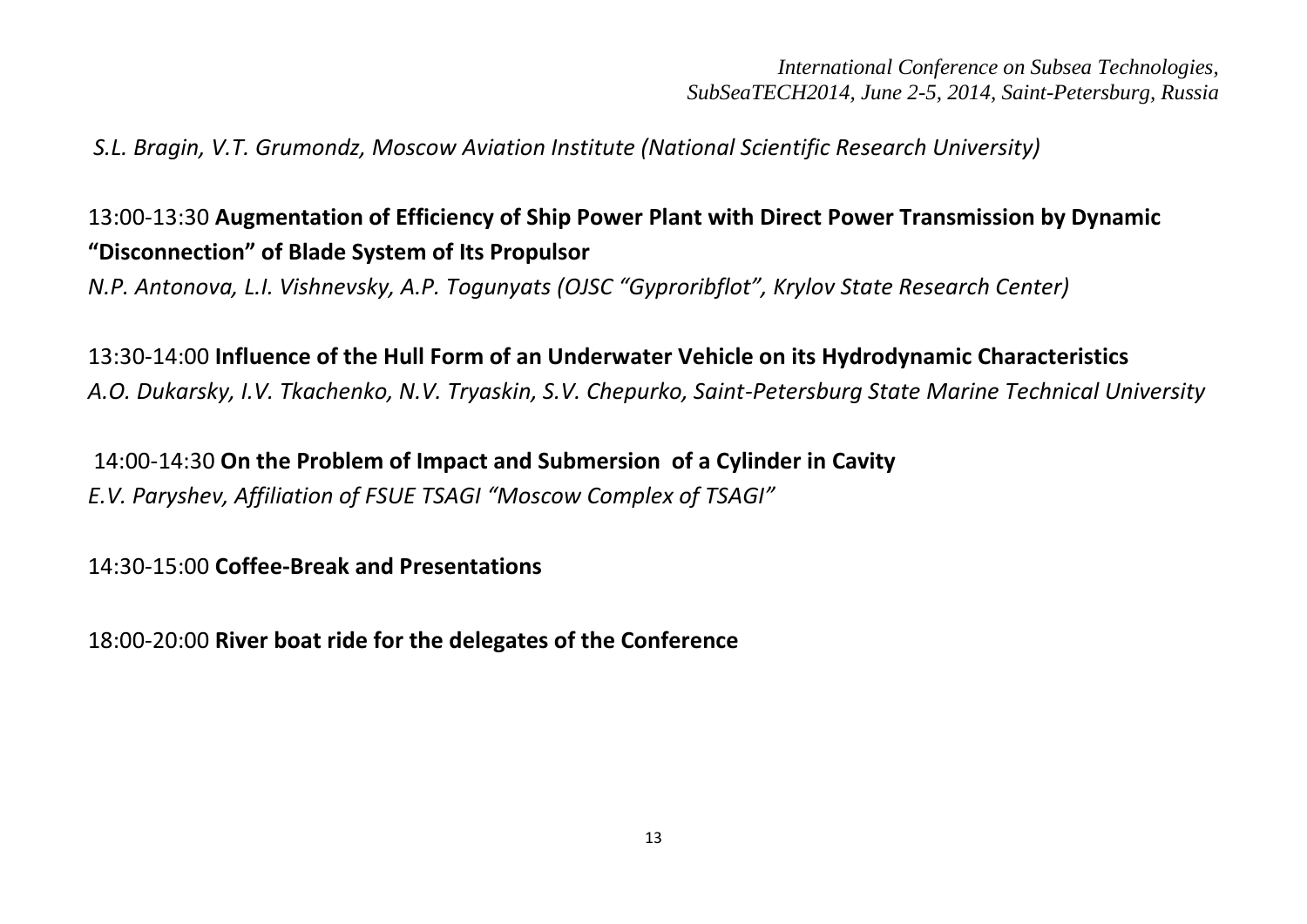## **Auditorium C: MODELING**

#### 10:00-10:30 **Systematic Procedure of the Response to Accidental Marine Pollution**

*I.V. Aleshin, V.K. Goncharov, A.S. Portnoy, E. Zueva, Saint-Petersburg State Marine Technical University*

#### 10:30-11:00 **A Method of Imitation the UUV's Magnetic Field by Magnets** *Chen Hao, Cheng Jinfang, Li Jing*

# 11:00-11:30 **Network Organization of the Computational Process in the Spatial Orientation System of the Underwater Robot**

*Yu.I. Zhukov, E.V. Khutornaya*

11:30-12:00 **Application of IT-Technologies and Advanced Algorithms of the Information Processing in the Sphere of Dredging and Underwater Extraction in Russia**

*M. Chemodanov, Saint-Petersburg State Marine Technical University*

12:00-12:30 **Coffee-Break and Presentations**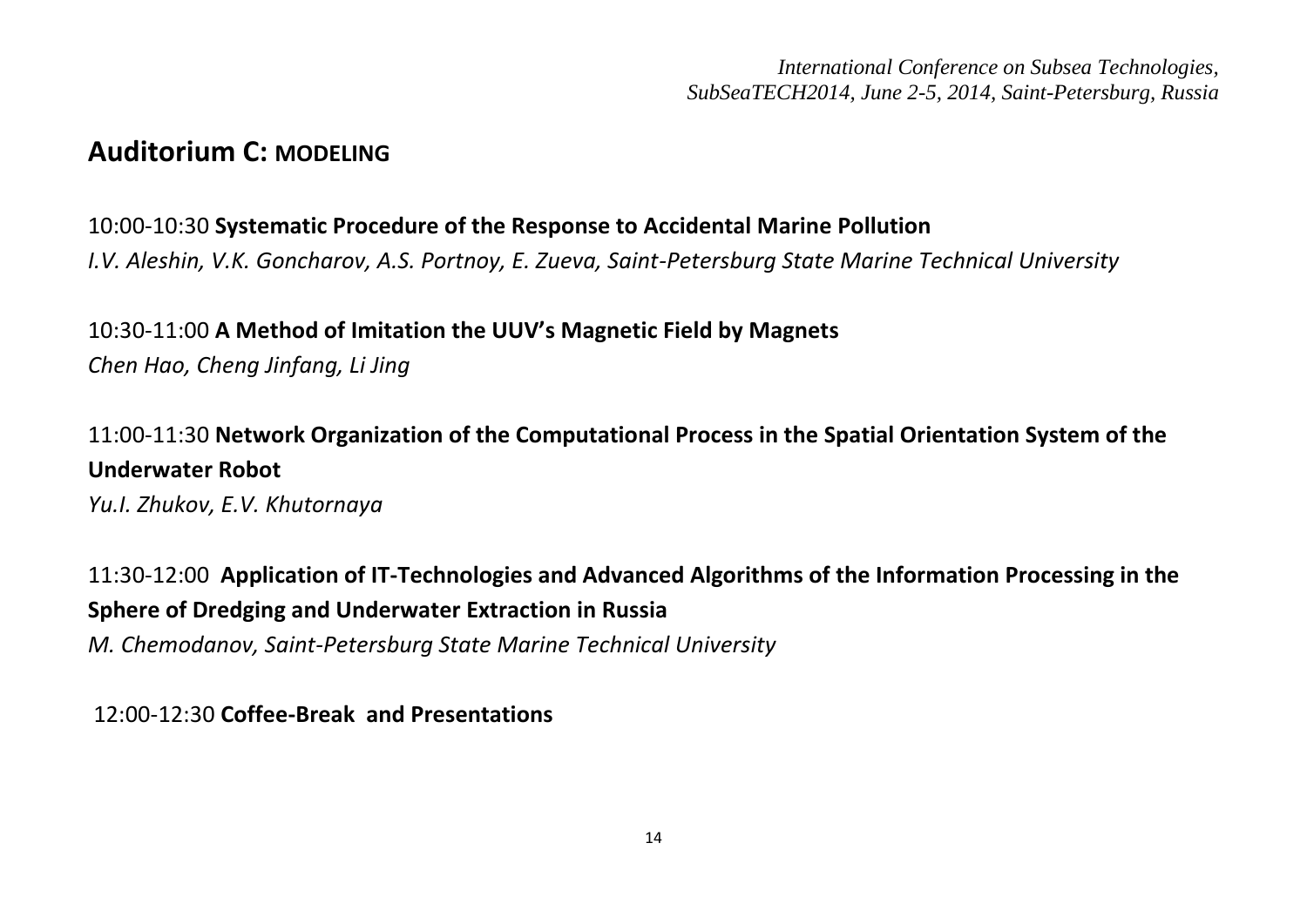# 12:30-13:00 **Accuracy of Acoustic Propagation Time Measurements in Algorithms of Clocks Synchronization in Underwater Acoustic Sensor Networks**

*K.G. Kebkal, O.G. Kebkal, E.V. Glushko, Evologics GmbH, Germany* 

# 13:00-13:30 **Underwater Technology and Search and Rescue Techniques in the System of Technical Regulation**

*V.N. Ilyukhin, S.A. Gubkin, Association for Search and Rescue Technology Development, Saint-Petersburg, Russia*

13:30-14:00 **Mobile Hydro-Acoustical Laboratory of OJSC "Central Scientific Research Institute "KURS"** S.E. Novikov, A.V. Dobrovolsky, OJSC "Central Scientific Research Institute "KURS"

# 14:00-14:30 **Parametrization of Ice Cover Freezing Rate and Crystallization Heat Flow on Base of Zubov's Formula**

*V.K. Goncharov, E.S. Zueva, Saint-Petersburg State Marine Technical University*

#### 14:30-15:00 **Coffee Break and Presentations**

15:00-15:30 **Direction of Arrival Estimation Based on a Tensor Approaсh** Cheng Jinfang, Chen Hao, Qian Fu, Naval University of Engineering, Wuhan, China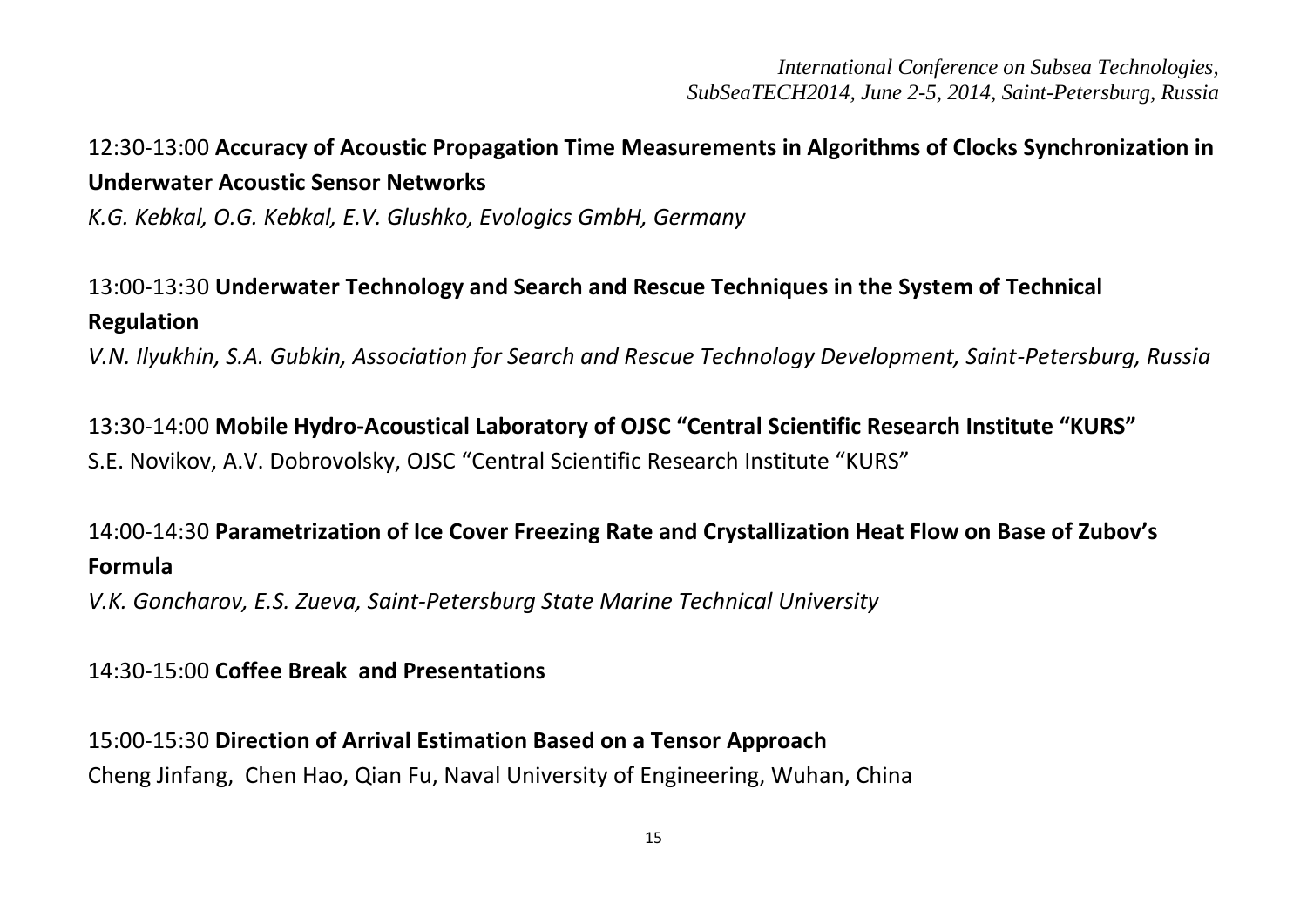#### 15:30-16:00 **Automated Bottom Drilling Rig**

*V.V. Synitsa, N.L. Poley (Samara State Technical University, Science & Production Center PALS, Samara, Russia)*

# 16:00-16:30 **Methods for Providing High Accuracy and Metrological Reliability of Hydrological Instrumentation**

*V.Ya. Kuper, M.G. Rubtsov, Science & Production Center, Samara*

#### 16:30-17:00 **Anchoring Drag Damage upon SubSea Pipelines**

*Du Taili, Huang Lianzhong, Wu Guitao, Dalian Maritime University, China*

18:00-20:00 **River boat ride for the delegates of the Conference**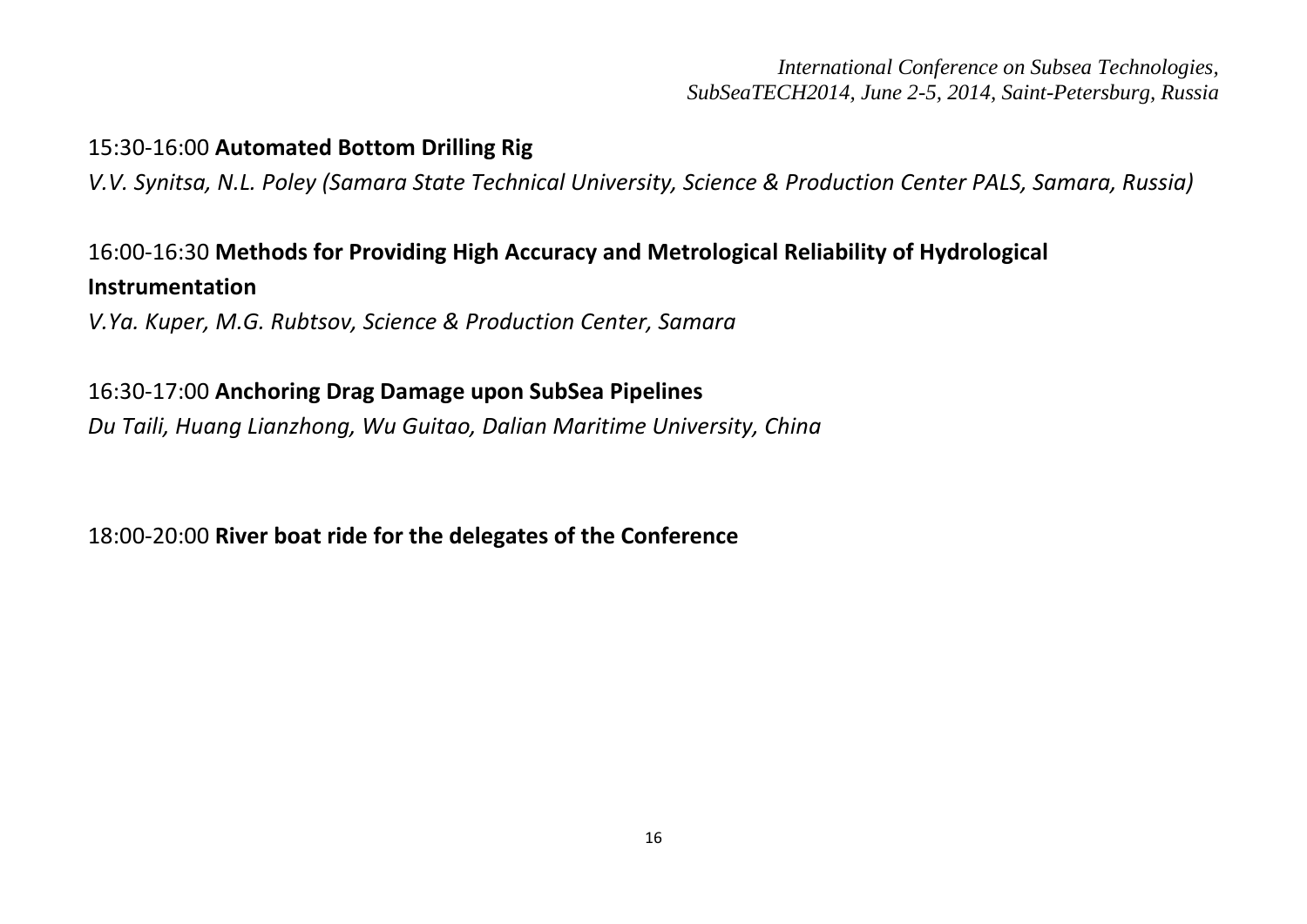# **ПРОГРАММА МЕЖДУНАРОДНОЙ КОНФЕРЕНЦИИ ПО ПОДВОДНЫМ ТЕХНОЛОГИЯМ**

**Первый день**: 2 июня, Санкт-Петербургский морской технический университет, Лоцманская 3 **Актовый Зал (Пленарное заседание)** 

9:00-10:00 **Регистрация делегатов**

10:00-10:40 **Открытие SubSeaTECH2014**

#### **Приветствия**

Председатель совета директоров, Объединенная судостроительная корпорация И.о. ректора Санкт-Петербургского государственного морского технического университета Президент НТОС им. акад. А.Н. Крылова Исполнительный директор по развитию бизнеса Общества подводных технологий, Великобритания Исполнительный директор Института морского инжиниринга, науки и технологий, Великобритания Президент Ассоциации по развитию поисково-спасательной техники и технологии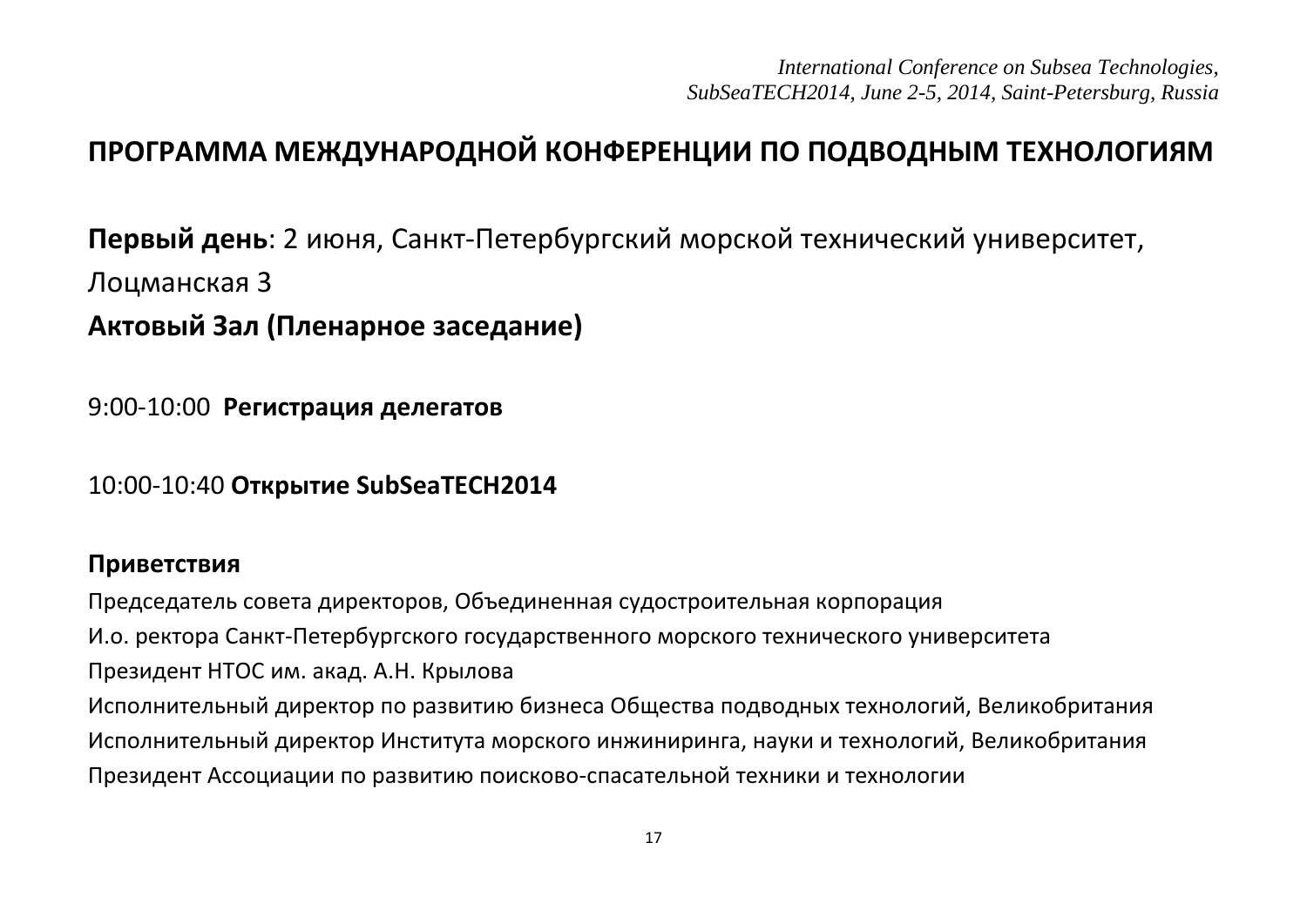#### **Пленарные доклады**

#### 10:40-11:20 **Подводные технологии- проблемы и решения**

*В.Г. Хорошев, Научный руководитель Крыловского государственного научного центра* 

# 11:20-12:00 **Применение современных технологий для определения внешней границы континентального шельфа Российской Федерации в Северном ледовитом океане**

*С.П. Алексеев, Генеральный директор государственного научно-исследовательского института навигации и гидрографии* 

12:00-12:40 **Подводные технологии при эксплуатации газопровода «Северный Поток»**  *С.Г. Сердюков, Технический директор Nord Stream AG, Россия* 

### 12:40-13:20 **Кофе-брейк и презентации**

13:20-14:00 **Перспективы развития бизнеса в индустрии подводных технологий**  *Джон Уэствуд, Председатель совета директоров, Douglas & Westwood Ltd, Великобритания*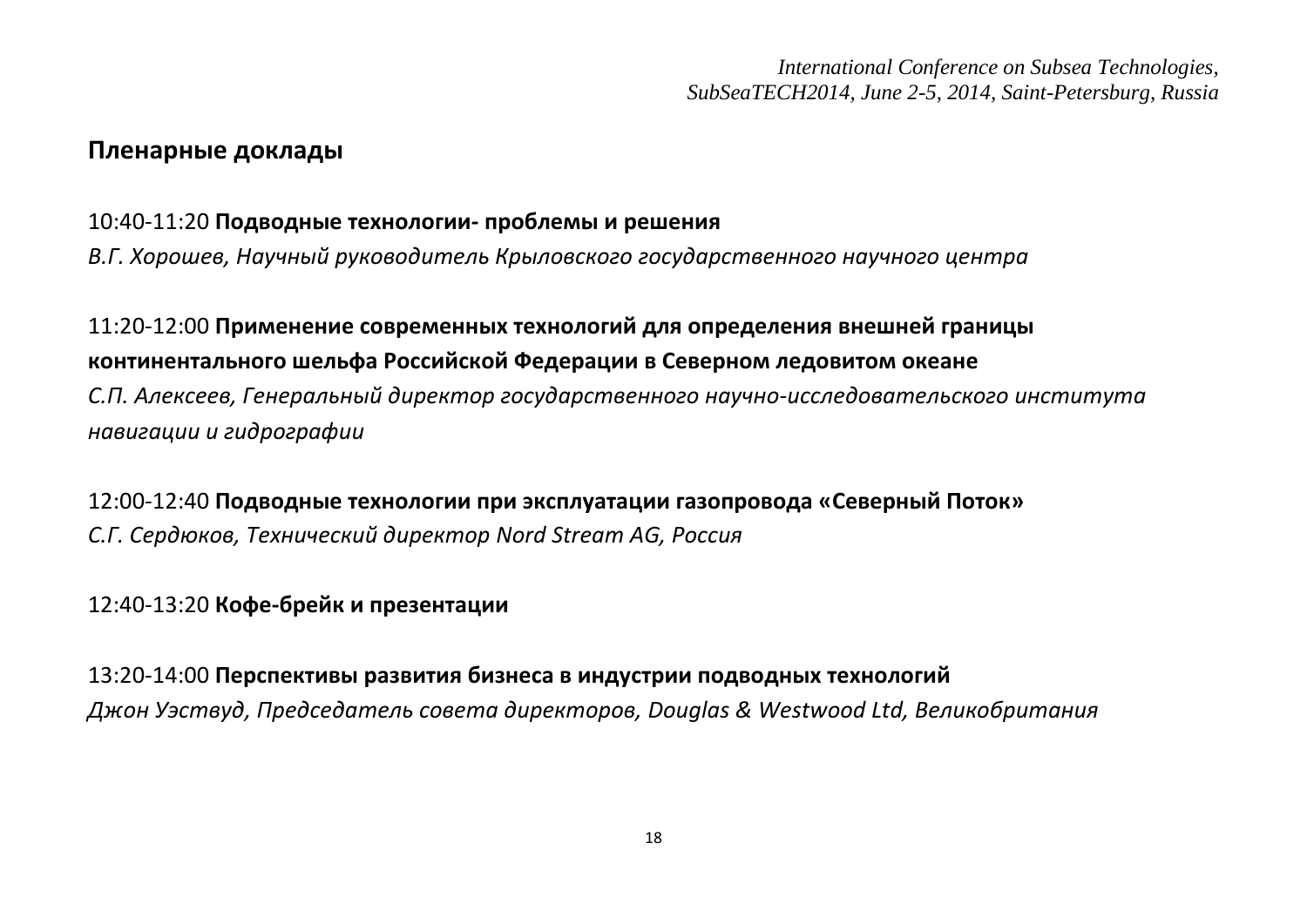#### 14:00-14:40 **Инновационные разработки СПбГМТУ в области подводных технологий**

*Е.М. Апполонов, И.о. ректора Санкт-Петербургского государственного морского технического университета*

#### 14:40-15:20 **Разработка большого обитаемого подводного аппарата**

*Вэн Чжэньпин, Директор Китайского государственного исследовательского центра по кораблестроению, КНР*

#### 15:20-16:00 **Кофе-брейк и презентации**

16:00-16:40 **Операция ЛУНА, раскрывающая секрет кораблекрушения Сан Кингз посредством трехмерных технологий «погружения»** *Алан Уар, Вице-президент по судостроению и океанотехнике, Дассо Систем, Франция*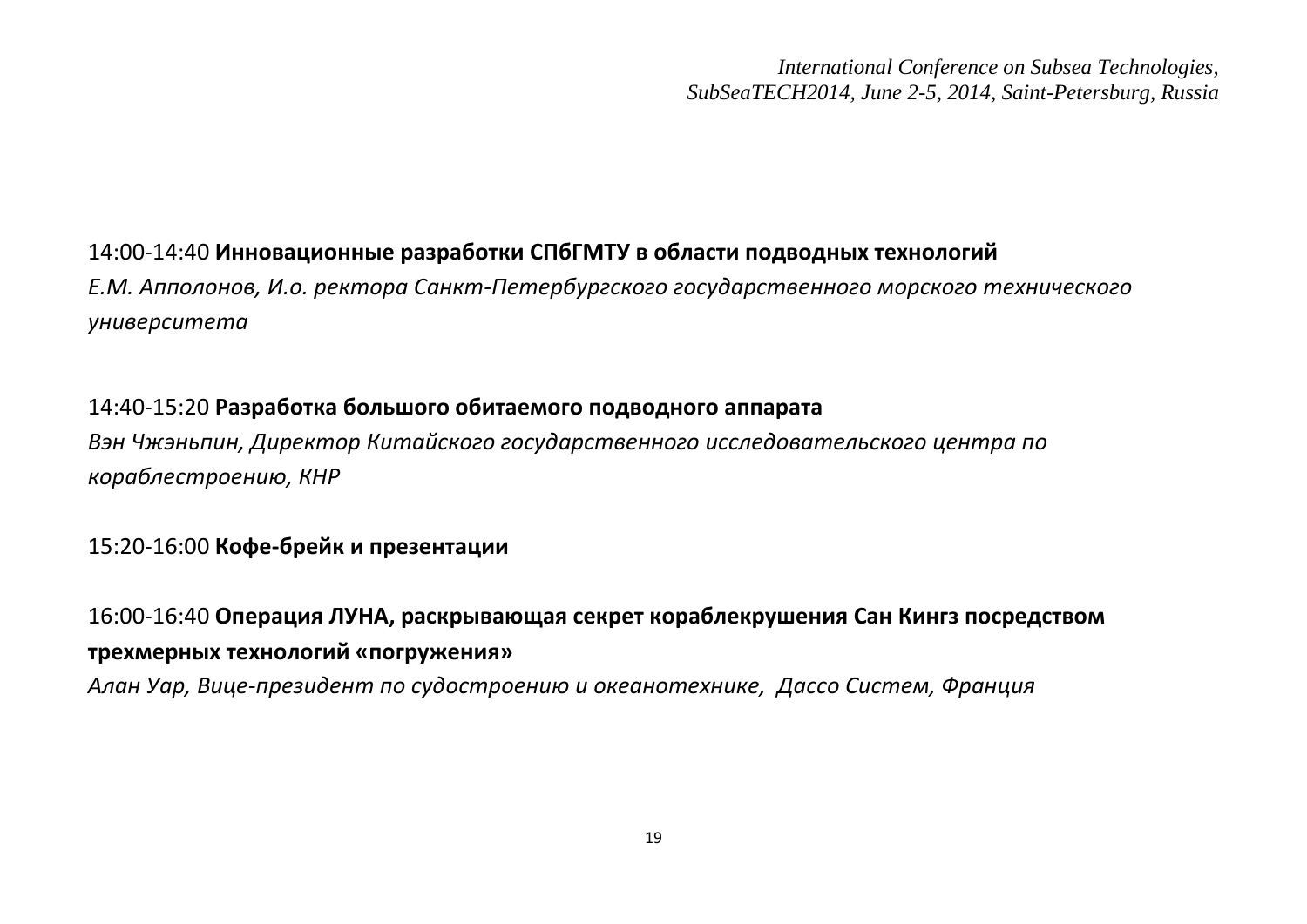# 16:40-17:20 **Перспективы внедрения новейших технологий при строительстве подводных лодок на верфях РФ**

*А.Н. Алешкин, Генеральный директор, ОАО «Центр технологии судостроения и судоремонта»*

#### 17:20-18:00 **Технологии создания и применения автономных подводных роботов**

*Л.А. Наумов, Директор Института проблем морских технологий ДВО РАН* 

# 18:00-18:40 **Применение современных компьютерных технологий для решения задач инженерного анализа в судостроении**

*С.А. Сергиевский, Руководитель отдела развития бизнеса ООО «ЭмЭсСи Софтвэр Рус»* 

19:00-21:00 Прием **SubSeaTECH2014** для делегатов конференции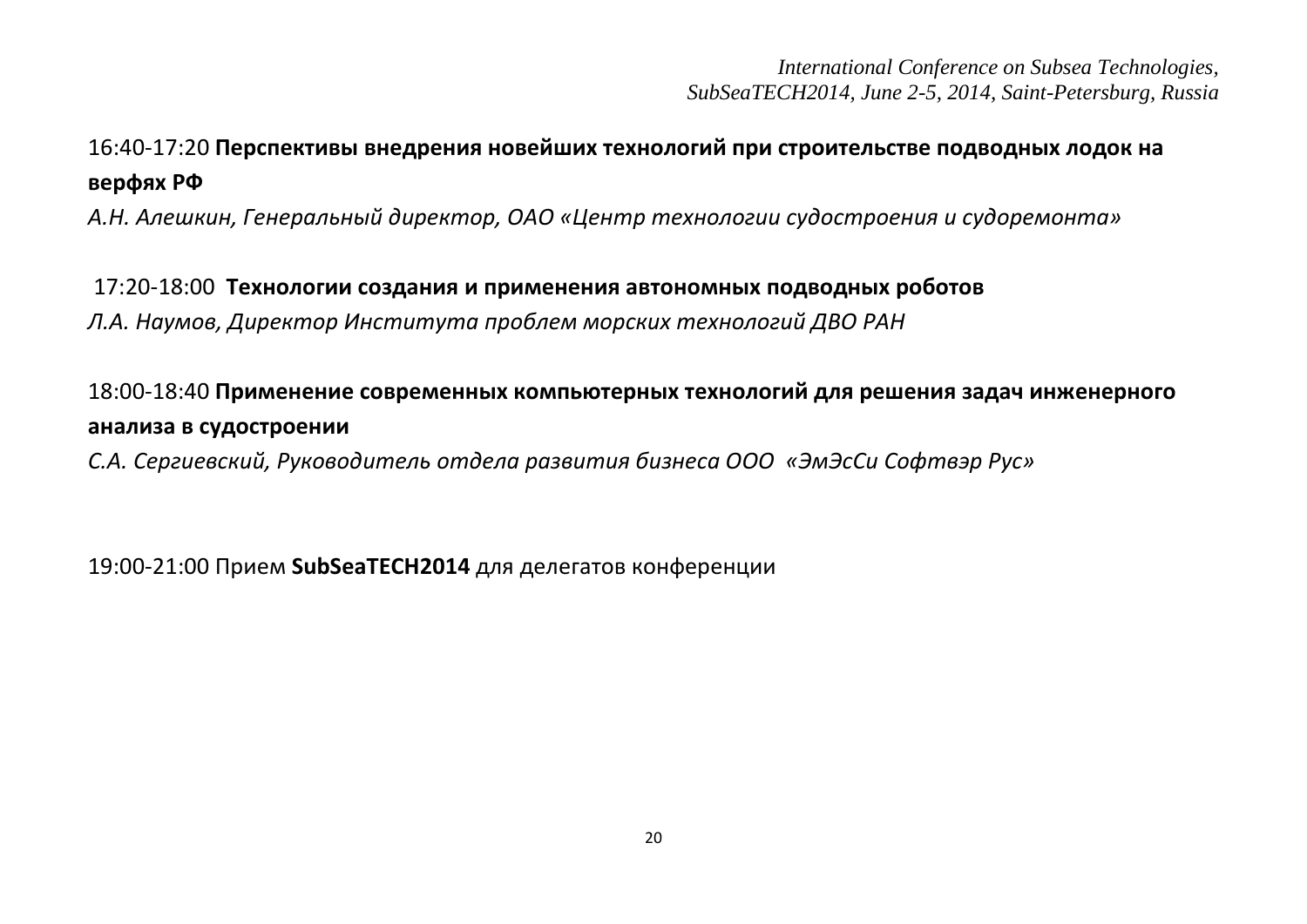# **Второй день:** 3 июня, Санкт-Петербург, Санкт-Петербургский государственный морской технический университет, Лоцманская 3

# **Актовый Зал (Пленарное заседание)**

10:00-10:40 **Новые подходы к освоению месторождений углеводородов в акваториях замерзающих морей с использованием подводных (подледных) технологий** *Е.Е. Торопов, Главный конструктор технических средств и оборудования для подводной добычи углеводородов ОАО «ЦКБ МТ «Рубин»*

10:40-11:20 **Твердые полезные ископаемые шельфовых областей России** *А.Н. Смирнов, Директор ВНИИ Океанология* 

11:20-12:00 **Полет к Марианской впадине на подводной лодке**

*Крис Уэлш, Со-учредитель компании Вирджин Оушеаник, США*

12:00-12:40 **Кофе-брейк и презентации**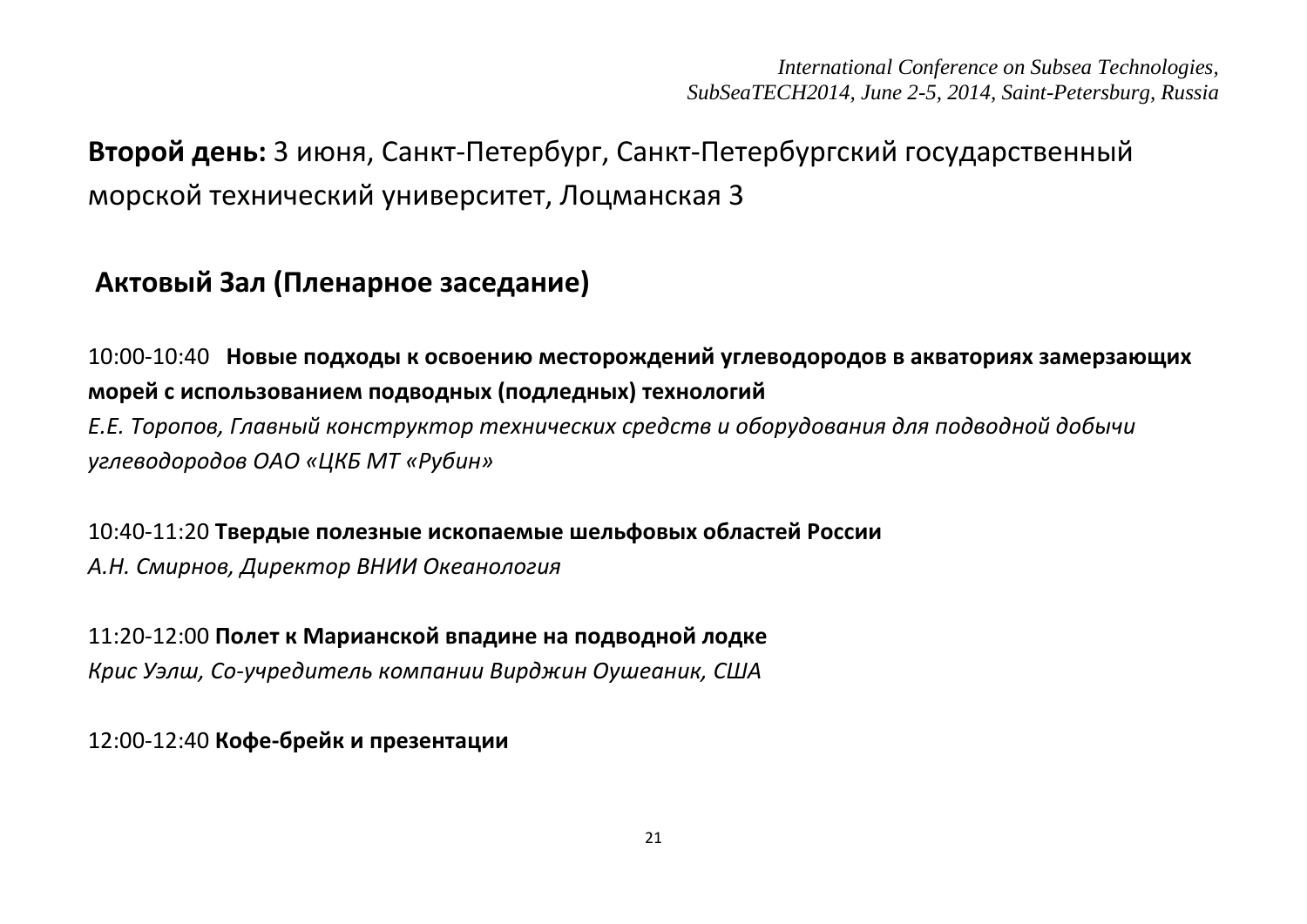# 12:40-13:20 **Международное сотрудничество в области технологий спасания экипажей аварийных подводных лодок**

*В.Н. Илюхин, Президент Ассоциации развития поисково-спасательной техники и технологий* 

13:20-14:00 **Последние достижения в области подводного видения**  *И.М. Левин, Санкт-Петербургский филиал Института океанологии им. П.П. Ширшова*

#### 14:00-14:40 **Подводные эксплуатационные системы**

*Р. Караев, Почетный доктор СПбГМТУ, Азербайджанская нефтяная компания, Азербайджан* 

# 14:40-15:20 **Академик Г.В. Логвинович – основатель научной школы гидродинамики течений со свободными границами**

*В.Т. Грумондз, Московский авиационный институт, Россия* 

#### 15:20-16:00 **Кофе-брейк и презентации**

16:00-16:40 **Практические методы расчета кавитационных течений за осесимметричными телами**  *В.В. Серебряков, Институт гидродинамики Национальной академии наук Украины*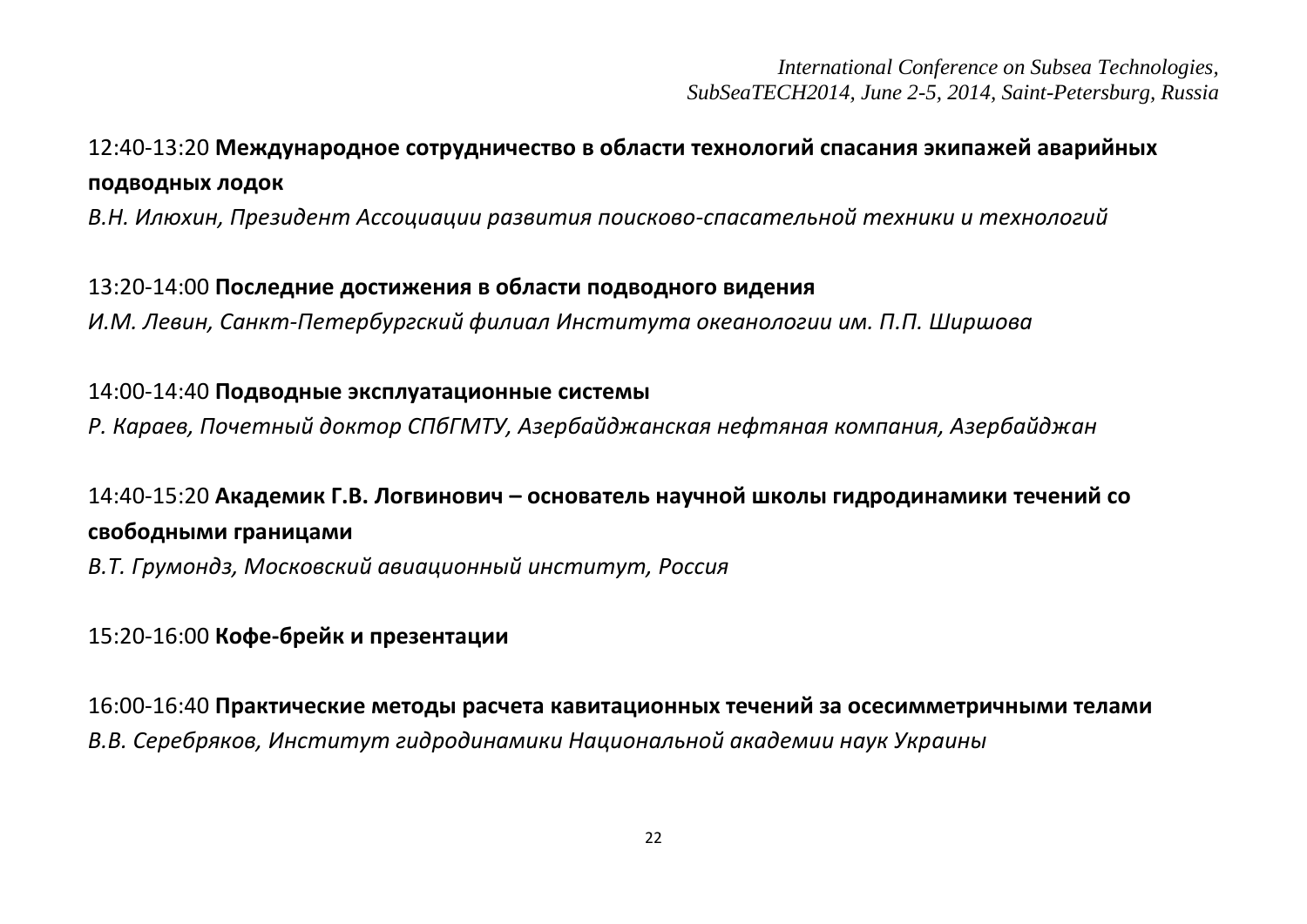16:40-17:20 **Подъем затонувших радиационных объектов арктических морей** *В.С. Никитин, Генеральный директор ОАО «Центр судоремонта «Звездочка»* 

17:20-18:00 **Подводная технология рыбоводства как средство интеграции аквакультуры, морской нефтяной промышленности, альтернативной энергетики и безопасности морской среды** *Л.Ю. Бугров, Заведующий лаборатории, Государственный научно-исследовательский институт озерного и речного рыбного хозяйства, Санкт-Петербург, Россия* 

18:00-18:30 **Вопросы и дискуссия**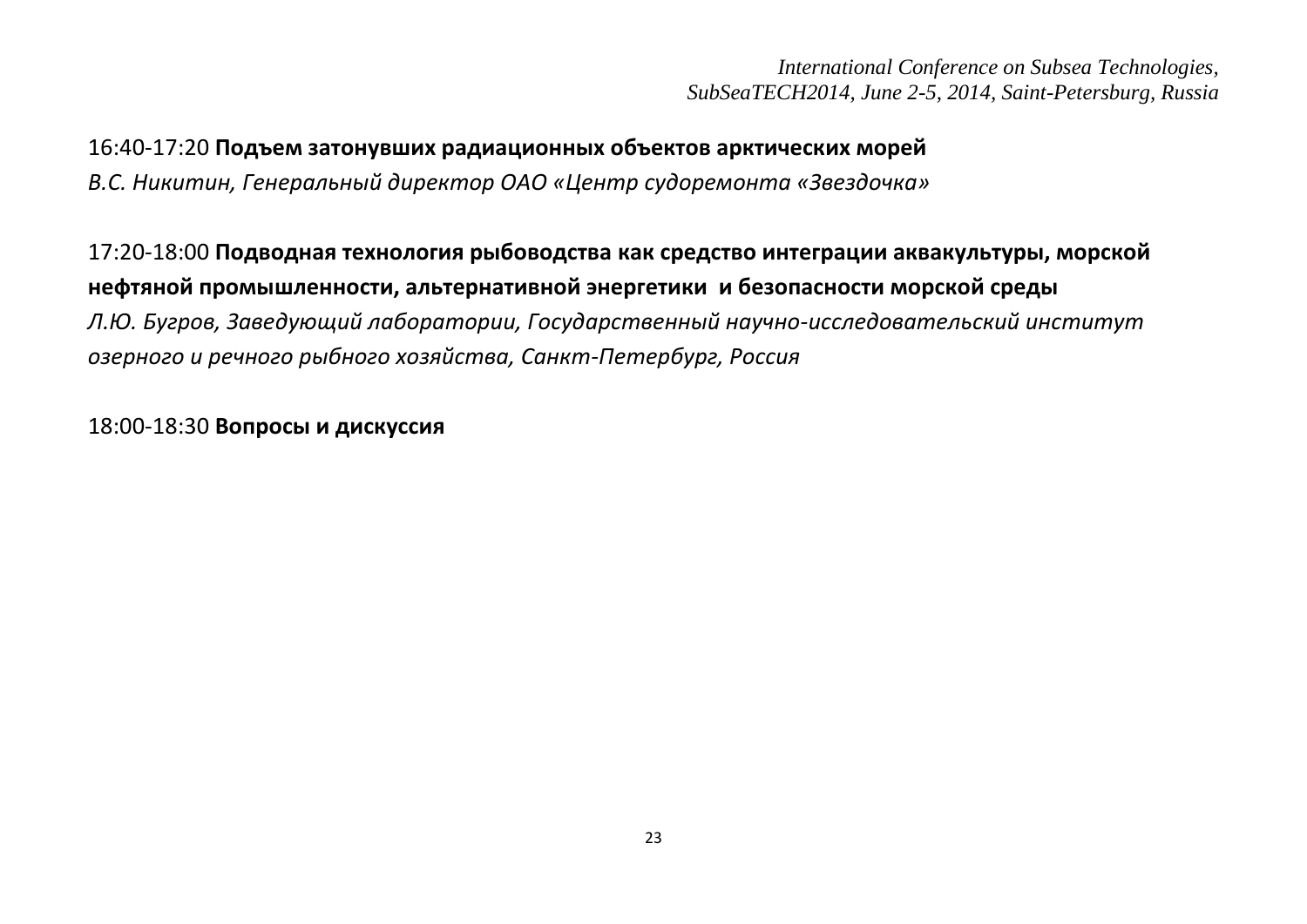# **Третий день:** 4 июня, Санкт-Петербургский государственный морской технический университет, Лоцманская 3

# **Аудитории A, B и C (Секционные заседания)**

# **Аудитория A: ПОДВОДНЫЕ АППАРАТЫ**

10:00-10:30 **Испытания и анализ гидродинамических характеристик подводного глайдера** *Джан Хуа, Чэнь Луюй, Джан Бо, Джан Антун, Чжу Цзианьлян, Фэн Цзюнь, Китайский исследовательский центр по судостроению, КНР*

# 10:30-11:00 **Опыт разработки и создания подводных аппаратов с гидродинамическими принципами движения**

*И.В. Кожемякин, И.В. Рождественский, В.А. Рыжов, А.В. Смольников (Санкт-Петербургский государственный морской технический университет), Е.И. Татаренко, В.Д. Смирнов (Самарский государственный технический университет)*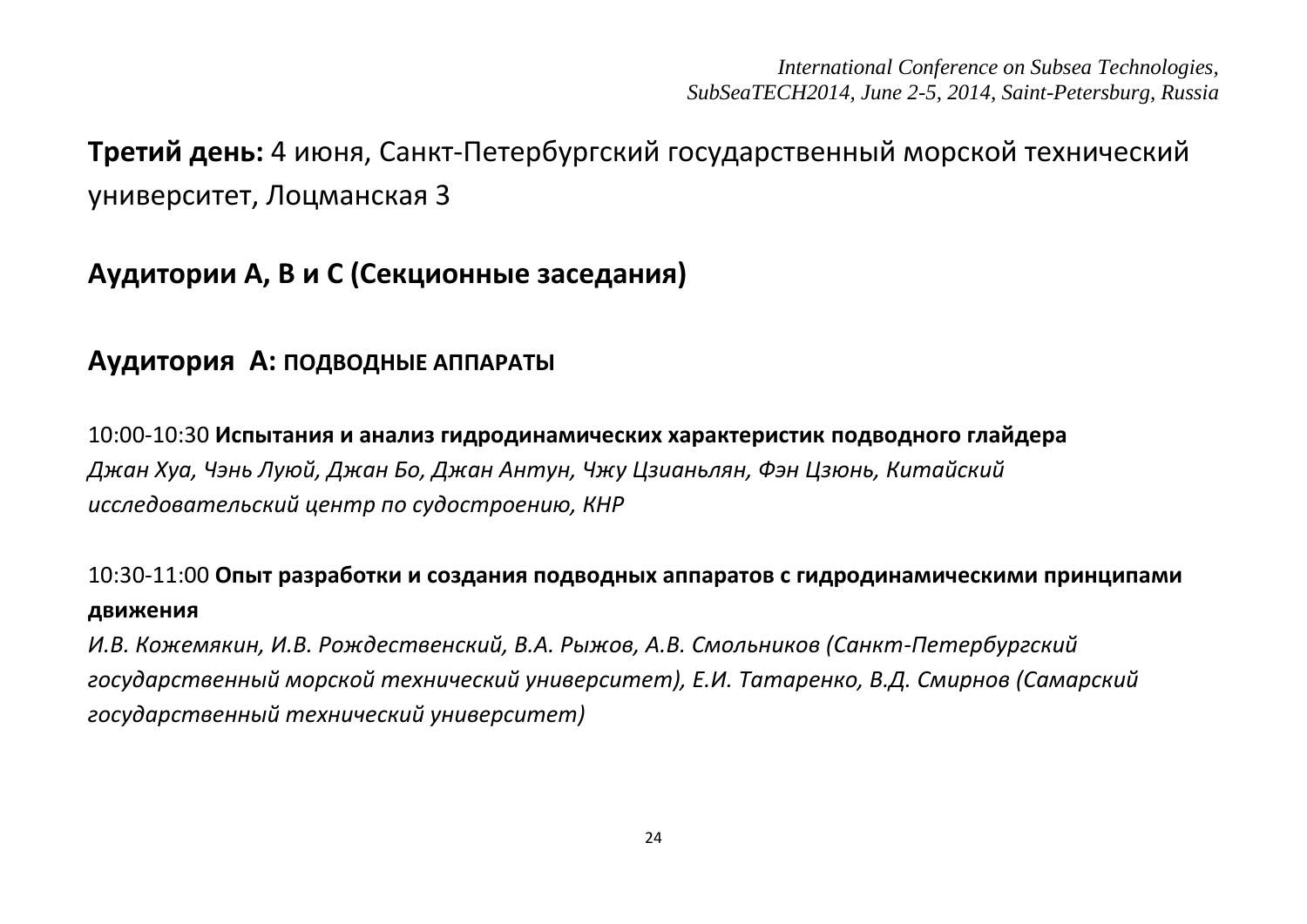#### 11:00-11:30 **Разработка аппарата Seakite ARV**

*Сюй Пэнфэй, Ма Либинь, Ван Лэй, Китайский исследовательский центр по судостроению, КНР*

#### 11:30-12:00 **Многоцелевой гибридный ТПА «Подводный инспектор»**

*Е.И. Есаулов, компания «Ocean Invest llc»* 

12:00-12:30 Кофе-брейк и презентации

12:30-13:00 **Многокритериальное проектирование прочного корпуса капсулы коллективного выхода** *Юй Цзюнь, Ван Юнцзюнь, Хуан Цзиньхао, Китайский исследовательский центр по судостроению, КНР*

13:00-13:30 **Разработка концептуального облика малогабаритного пассажирского подводного аппарата (ППА)**

*М.Михеев, ОАО «ЦКБ МТ «Рубин»*

13:30-14:00 **Современное состояние и перспективы развития туристических подводных аппаратов в Китае**

*Ю Липин, Лю Шуай, Е Цун, Ху Чжэнь, Китайский исследовательский центр по судостроению*

14:00-14:30 **Современное оборудование для дайвинга и цели Национальной лиги дайвинга** *А. Левочский, С. Чалов, Национальная лига подводного плавания, Россия*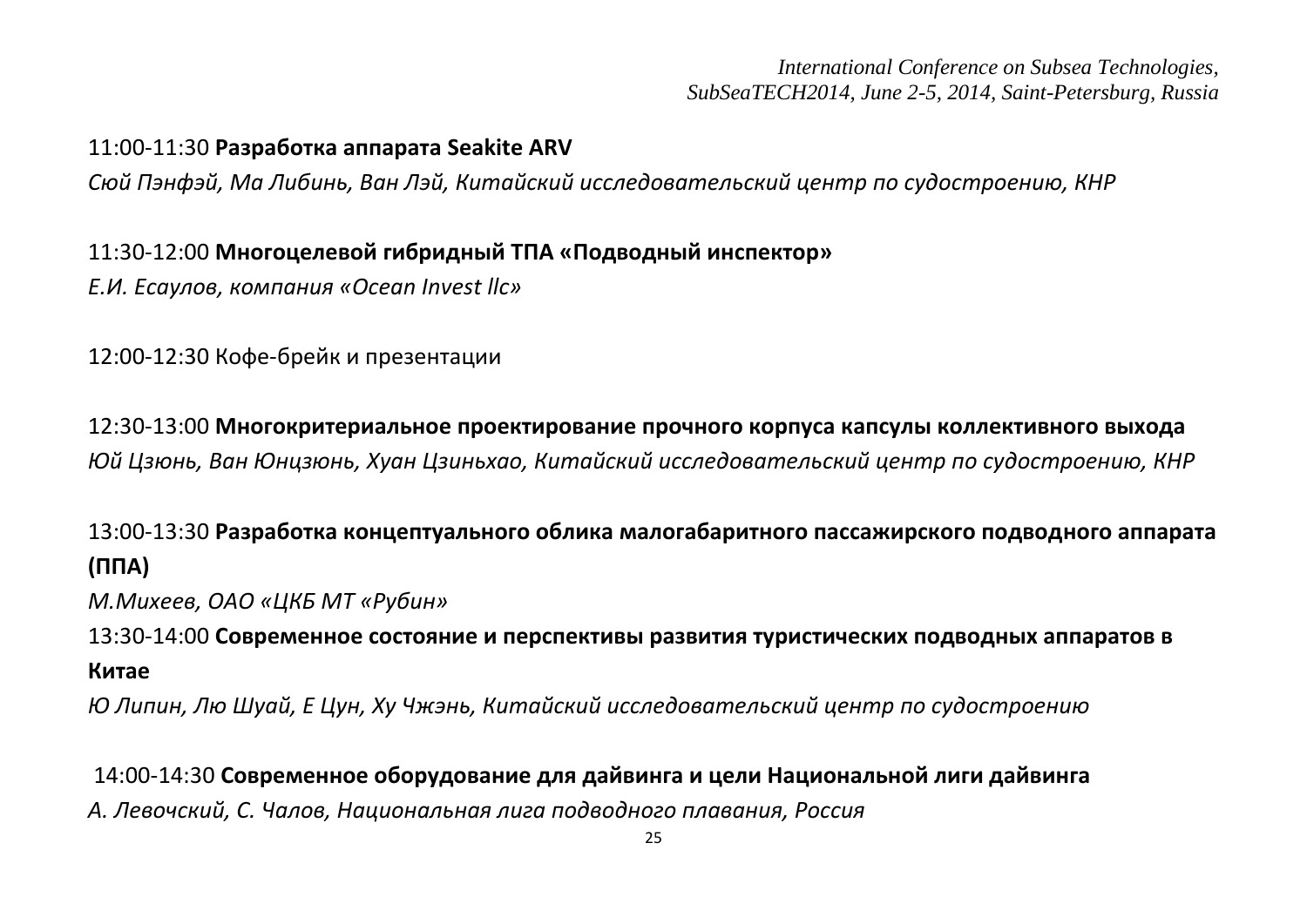#### 14:30-15:00 **Кофе-брейк и презентации**

# 15:00-15:30 **Экспериментальное и разномасштабное моделирование сферических корпусов из высокопрочной стали при наличии вырезов**

Г. Цзоу, А.Ф. Чжан, Китайский исследовательский центр по судостроению, Китай

#### 15:30-16:00 **Применение принципов природы в судостроении**

Е.А. Чихонадских, Г.В. Цвигун, А.Р. Мифтахутдинов, Санкт-Петербургский государственный морской университет

18:00-20:00 **Прогулка на теплоходе по Неве для делегатов конференции**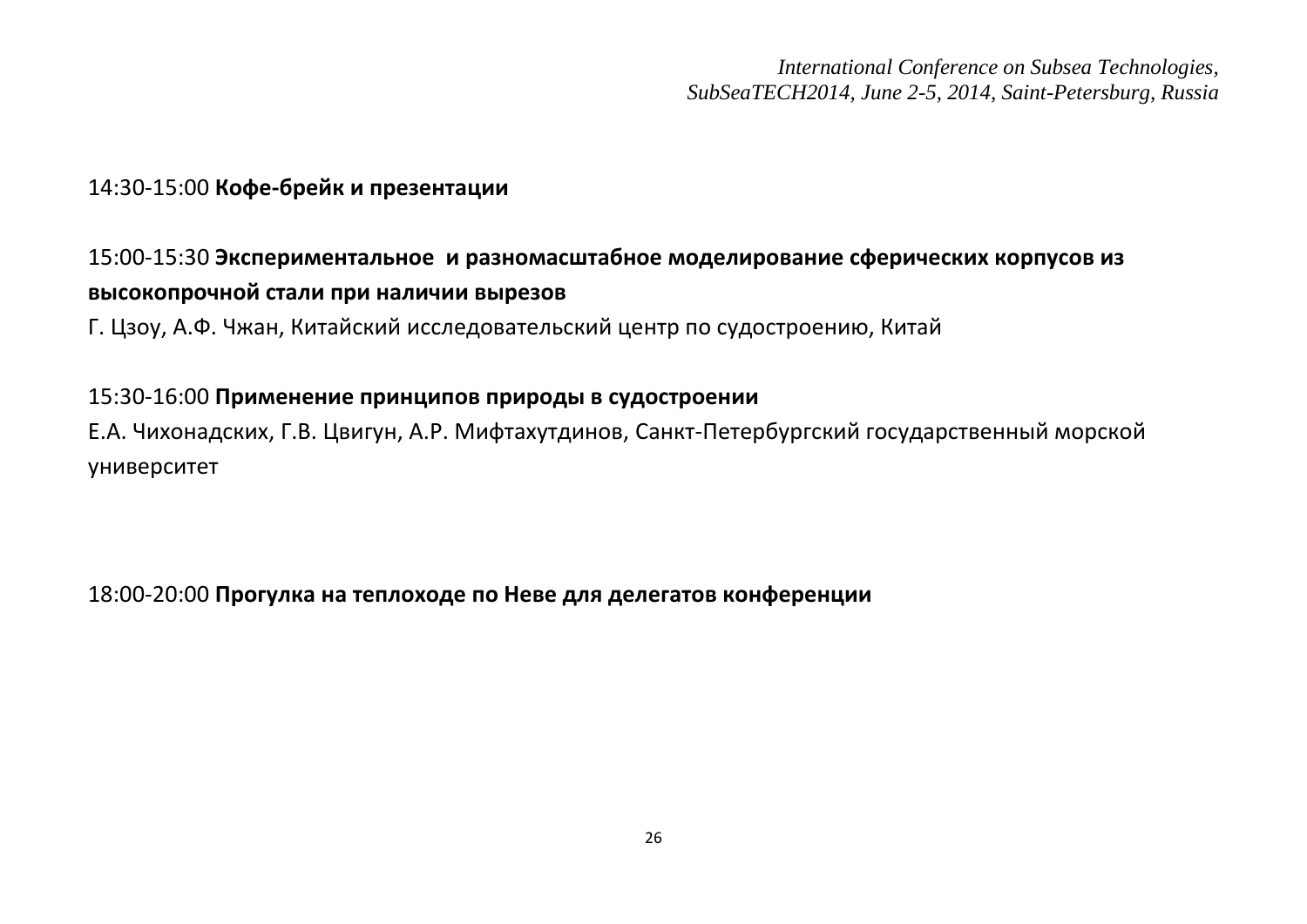#### **Аудитория B: ГИДРОДИНАМИКА-ДИНАМИКА-ДВИЖИТЕЛИ**

#### 10:00-10:30 **Алгоритм оценки работы движителя в вязкой жидкости**

*А.Ш. Ачкинадзе, Санкт-Петербургский государственный морской технический университет*

#### 10:30-11:00 **Гидродинамические характеристики кругового цилиндра вблизи твердой границы**

*А.И. Короткин, Ю.А. Роговой, С.Ю. Соловьев, О.К. Токарев, Крыловский государственный научный центр*

11:00-11:30 **Энергия морских течений и способы ее использования**

*А.Г. Терентьев, А.А. Терентьев, Чебоксарский политехнический институт*

# 11:30-12:00 **Об устойчивости установившегося движения высокоскоростного подводного аппарата с кольцеобразным кормовым крылом**

*В.Т. Грумондз, Д.Н. Коржов, Московский авиационный институт (Национальный исследовательский университет)* 

#### 12:00-12:30 **Кофе-брейк и презентации**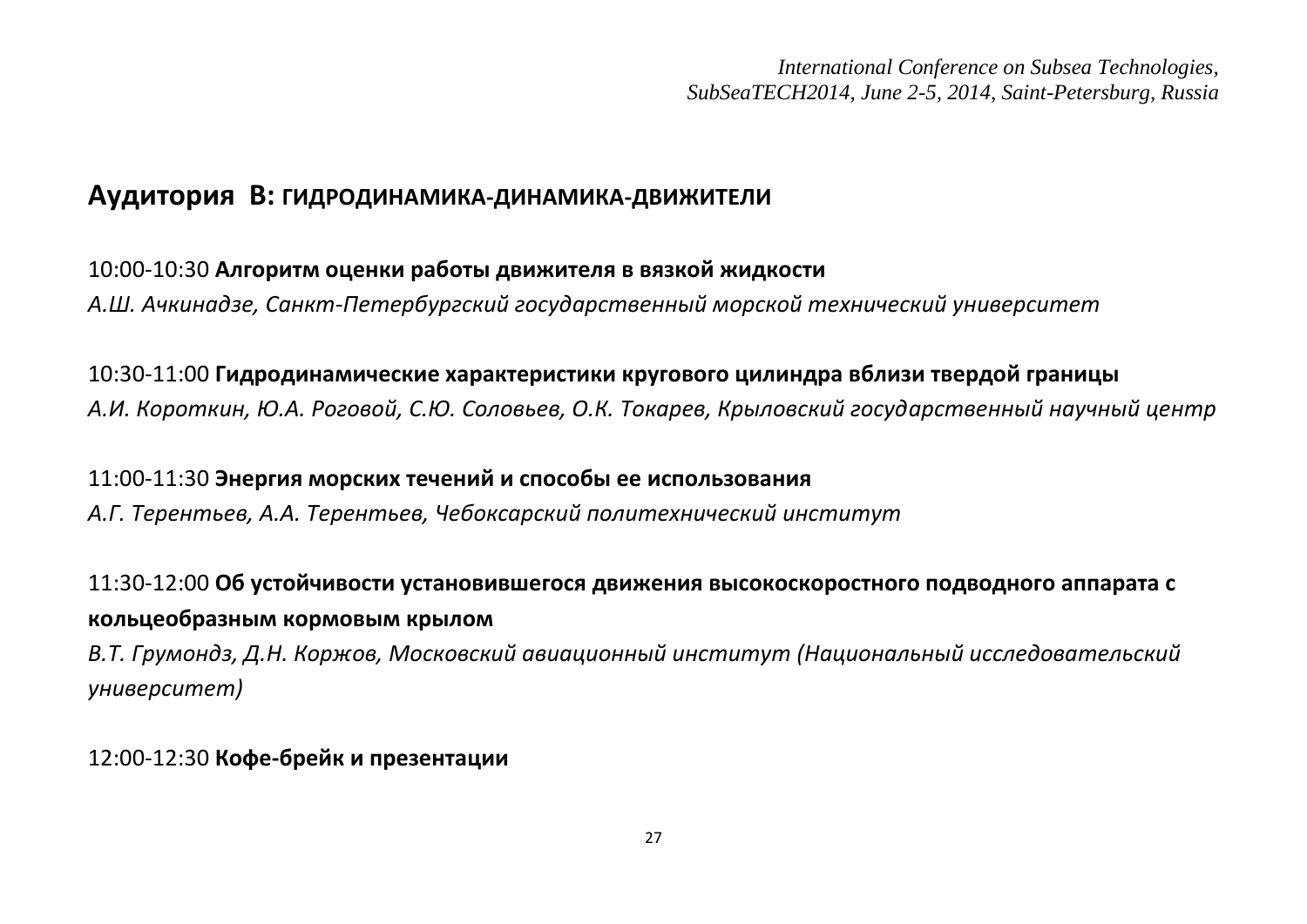# 12:30-13:00 **О входе в воду цилиндрического тела вращения с профилированной головной частью при малых углах атаки и дифферента**

*С.Л. Брагин, В.Т. Грумондз, Московский авиационный институт (Научно-исследовательский университет)*

# 13:00-13:30 **Повышение эффективности работы судовой установки с прямой передачей мощности путем динамического «отключения» лопастной системы ее движителя**

*Антонова Н.П., Вишневский Л.И., Тогуняц А.Р. (ОАО «Гипрорыбфлот», КГНЦ)*

13:30-14:00 **Влияние формы корпуса подводного аппарата на его гидродинамические характеристики** *А.О. Дукарский, И.В. Ткаченко, Н.В. Тряскин, С.И. Чепурко, Санкт-Петербургский государственный морской технический университет.*

14:00-14:30 **К задаче об ударе и погружении цилиндра в каверне** *Э.В. Парышев, Филиал ФГУП ЦАГИ «Московский комплекс ЦАГИ»* 

14:30-15:00 **Кофе-брейк и презентация**

18:00-20:00 **Прогулка на теплоходе по Неве для делегатов конференции**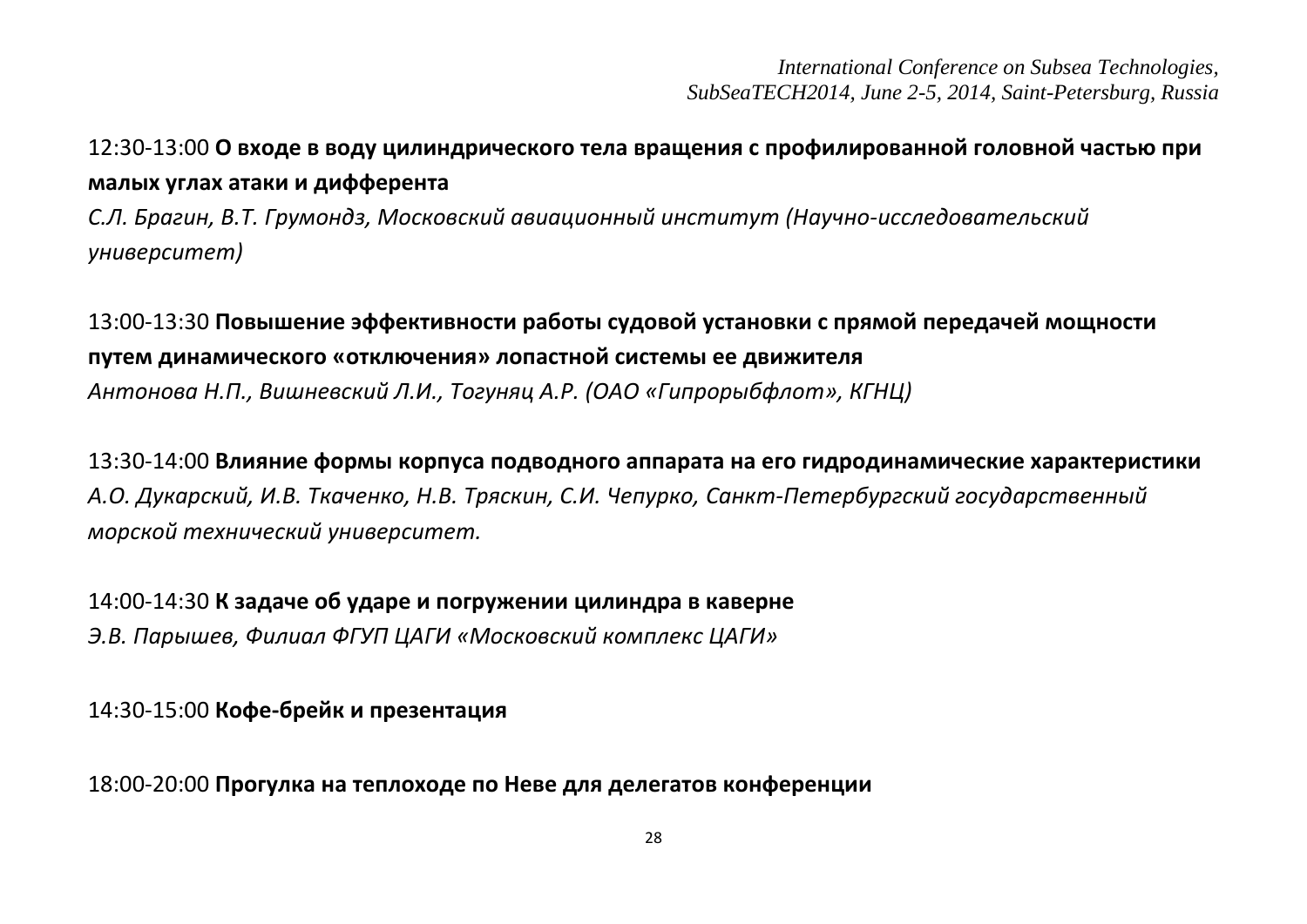# **Аудитория С: МOДЕЛИРОВАНИЕ**

#### 10:00-10:30 **Борьба с аварийным загрязнением морской среды как системная процедура**

*И.В. Алешин, В.К. Гончаров, А.С. Портной, Е.С. Зуева, Санкт-Петербургский государственный морской технический университет* 

# 10:30-11:00 **Метод имитации магнитного поля необитаемого подводного аппарата с применением магнитов**

*Чэнь Хао, Чэн Цзиньфан, Ли Цзин, Военно-морской университет, Ухань, КНР*

# 11:00-11:30 **Сетевая структура вычислительного процесса в системе пространственной ориентации подводного робота**

*Ю.И. , Жуков, Е.В. Хуторная, Санкт-Петербургский государственный морской технический университет* 

11:30-12:00 **Применение IT-технологий и современных алгоритмов обработки информации в сфере Российского дноуглубления и подводной добычи**

*М. Чемоданов, Санкт-Петербургский государственный морской технический университет*

12:00-12:30 **Кофе-брейк и презентации**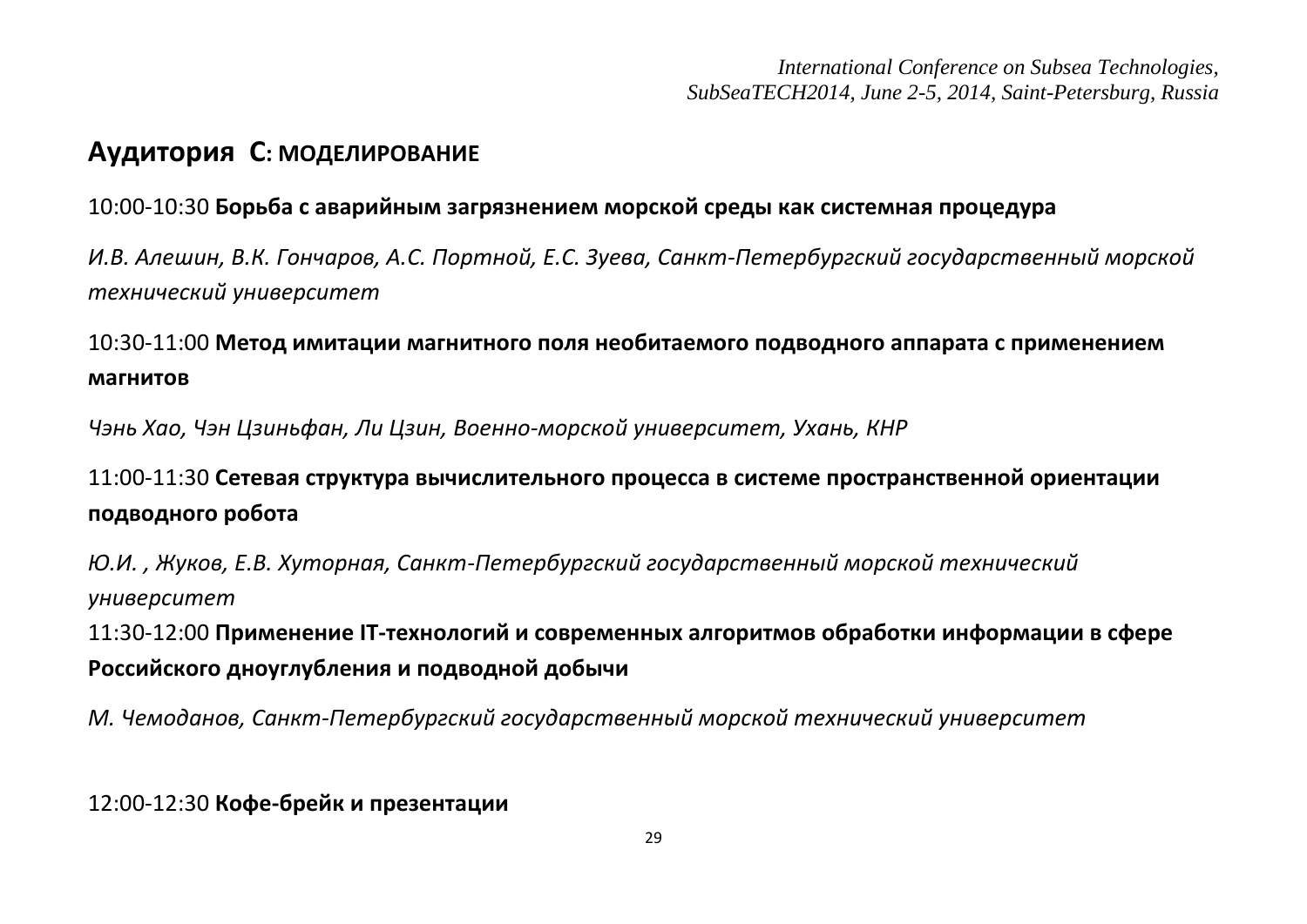# 12:30-13:00 **Инструментальное обеспечение для синхронизации подводных сенсорных сетей по цифровому гидроакустическому каналу**

*К.Г. Кебкал, О.Г. Кебкал, Е.В. Глушко, Evologics GmbH, Германия*

# 13:00-13:30 **Подводные технологии и поисково-спасательная техника в системе технического регулирования**

*В.Н. Илюхин, С.А. Губкин, Ассоциация развития поисково-спасательной техники и технологий, Россия*

## 13:30-14:00 **Мобильная гидроакустическая лаборатория ОАО «ЦНИИ «Курс»**  *С.Е. Новиков, А.В. Добровольский, ОАО «ЦНИИ «Курс», Москва*

14:00-14:30 **Параметризация скорости замерзания и кристализации на основе формулы Зубова** *В.К. Гончаров, Е.С. Зуева, Санкт-Петербургский государственный морской технический университет*

### 14:30-15:00 **Кофе-брейк и презентации**

15:00-15:30 **Оценка направления входящего сигнала на основе тензорного подхода**

*Чэн Цзинфан, Чэнь Хао, Цянь Фу, Военно-морской инженерный университет, Ухань, КНР* 

15:30-16:00 **Автоматизированная донная буровая установка** *В.В. Синица, Р.Л. Полей (ИЦТТ СамГТУ, ООО «НПЦ ПАЛС», Самара, Россия)*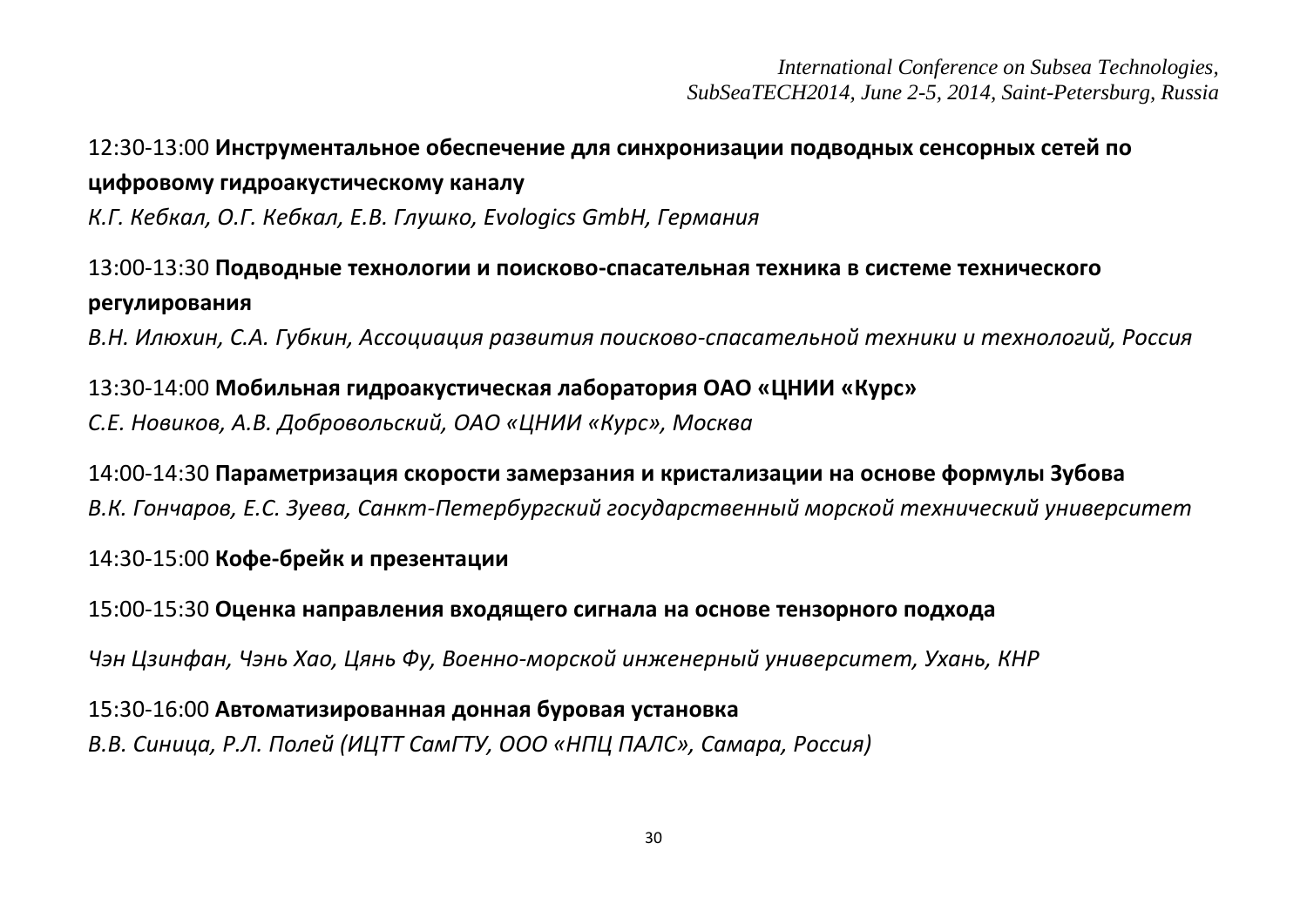# 16:00-16:30 **Методы обеспечения высокой точности и метрологической надежности гидрологической аппаратуры**

*В.Я. Купер, М.Г. Рубцов, ООО «Научно-производственный центр ПАЛС», Самара, Россия*

#### 16:30-17:00 **Влияние волочения якорей на повреждения морских трубопроводов**

*Ду Тайли, Хуан Ляньчжун У Гуйтао, Дальянский Морской Университет, КНР* 

18:00-20:00 **Прогулка на теплоходе по Неве для делегатов конференции**